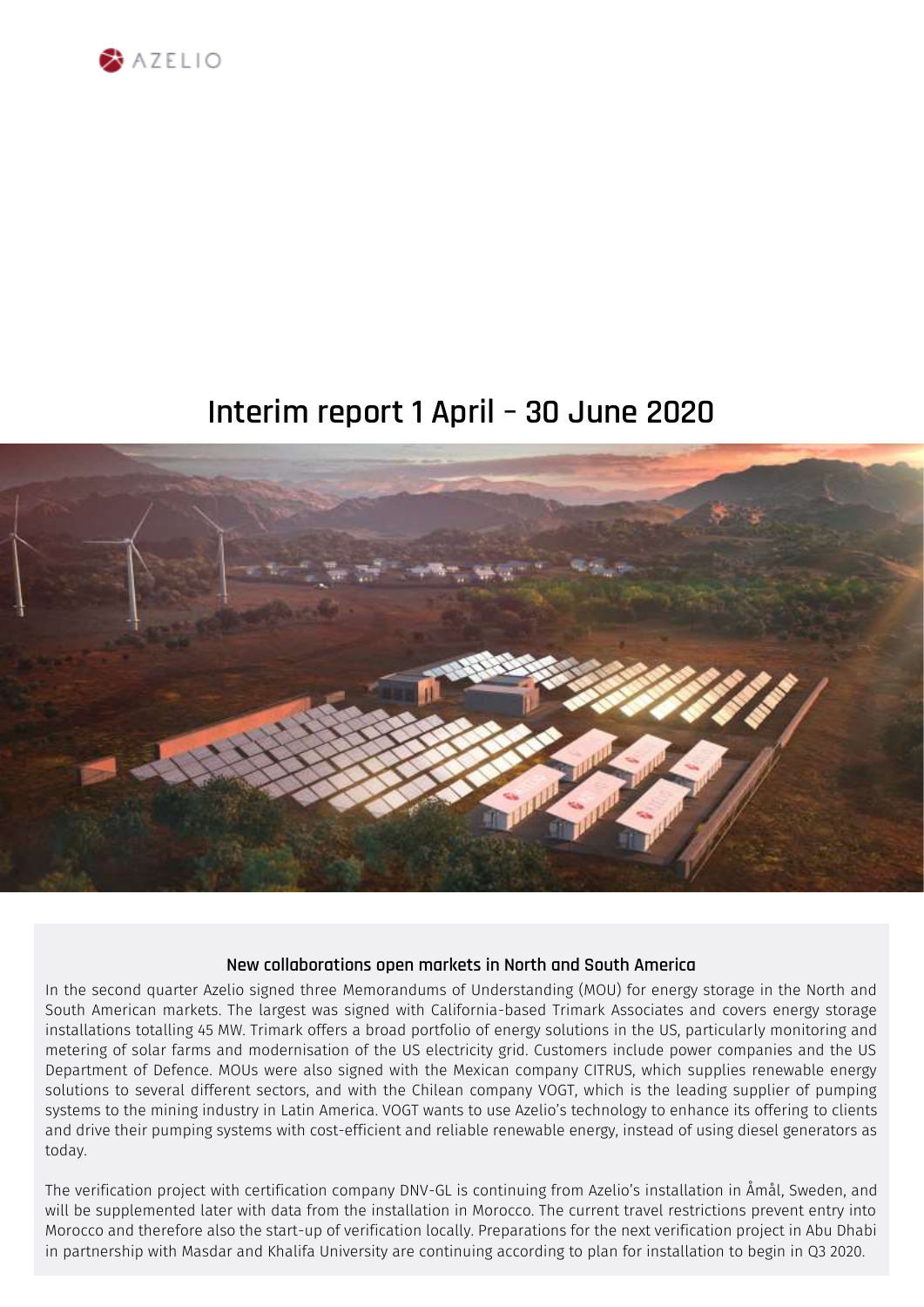### Contents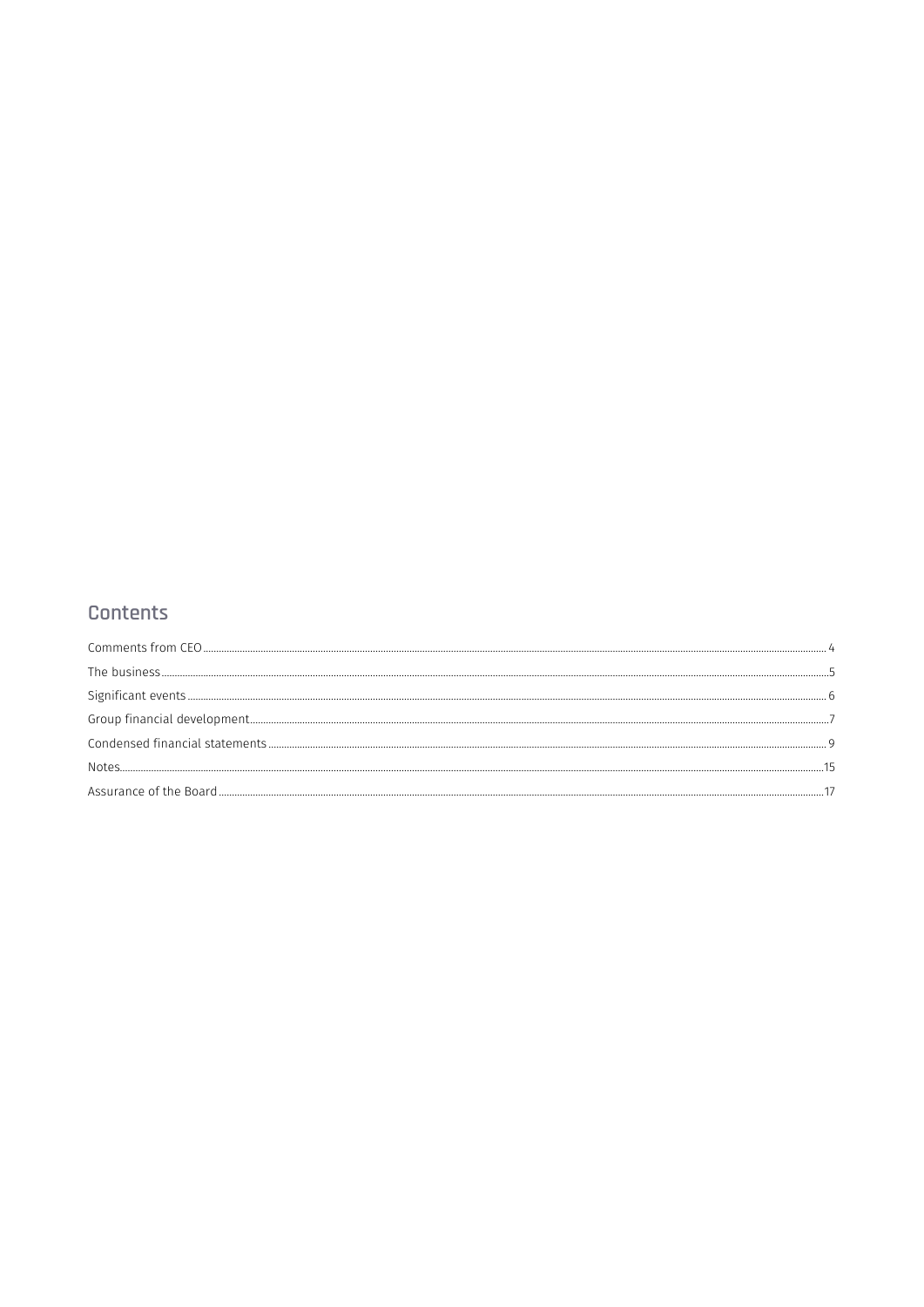### **Group financial development**

#### **Q2: April – June 2020**

- Net sales amounted to kSEK 330 (307)
- Operating profit/loss (EBIT) amounted to kSEK -48,414 (-32,938)
- Earnings per share before and after dilution SEK -0.53 (-0.78)
- Profit/loss for the period amounted to kSEK -48,583 (-33,110)
- Cash and bank balances amounted to kSEK 224,200 (200,186)

#### **First half: Jan – June 2020**

- Net sales amounted to kSEK 458 (815)
- Operating profit/loss (EBIT) amounted to kSEK -93,404 (-61,039)
- Earnings per share before and after dilution SEK -1.04 (-1.45)
- Profit/loss for the period amounted to kSEK -93,652 (-61,294)
- Cash and bank balances amounted to kSEK 224,200 (200,186)

### **Significant events**

#### **Q2: April – June 2020**

- Corona pandemic pushes back the schedule for projects and financing by a quarter
- Fredrik Wäppling new CFO
- MoU with Chilean company VOGT for 10 MW of energy storage for the mining industry by 2024
- MoU with Mexican company CITRUS for 20 MW by 2024
- MoU with US-based Trimark Associates for 45 MW by 2025

#### **After the end of the period**

- Azelio signs MoU with ALEC Energy for 49 MW of energy storage in the Middle East and Africa
- Azelio signs agreement with ALEC Energy to set up renewable energy storage site in Masdar City

### **Key figures for the Group**

<span id="page-2-0"></span>

|                                                   | Apr-Jun<br>2020 | Apr-Jun<br>2019 | Jan-Jun<br>2020 | Jan-Jun<br>2019 | Jan-Dec<br>2019 |
|---------------------------------------------------|-----------------|-----------------|-----------------|-----------------|-----------------|
| Net sales, kSEK                                   | 330             | 307             | 458             | 815             | 1,670           |
| Operating profit/loss, kSEK                       | $-48.414$       | $-32,938$       | -93,404         | $-61,039$       | $-160,510$      |
| Profit/loss for the period, KSEK                  | $-48,583$       | $-33.110$       | $-93.652$       | $-61.294$       | $-160,897$      |
| Earnings per share before and after dilution, SEK | $-0.53$         | $-0.78$         | $-1.04$         | $-1.45$         | $-3.80$         |
| Equity, kSEK                                      | 615,963         | 502,914         | 615,963         | 502,914         | 710,374         |
| Equity/assets ratio, %                            | 83              | 83              | 83              | 83              | 82              |
| Cash flow from operating activities, kSEK         | $-31,336$       | $-15.431$       | $-77.888$       | $-65,370$       | $-129,853$      |
| Cash and bank balances, kSEK                      | 224,200         | 200.186         | 224,200         | 200.186         | 55.634          |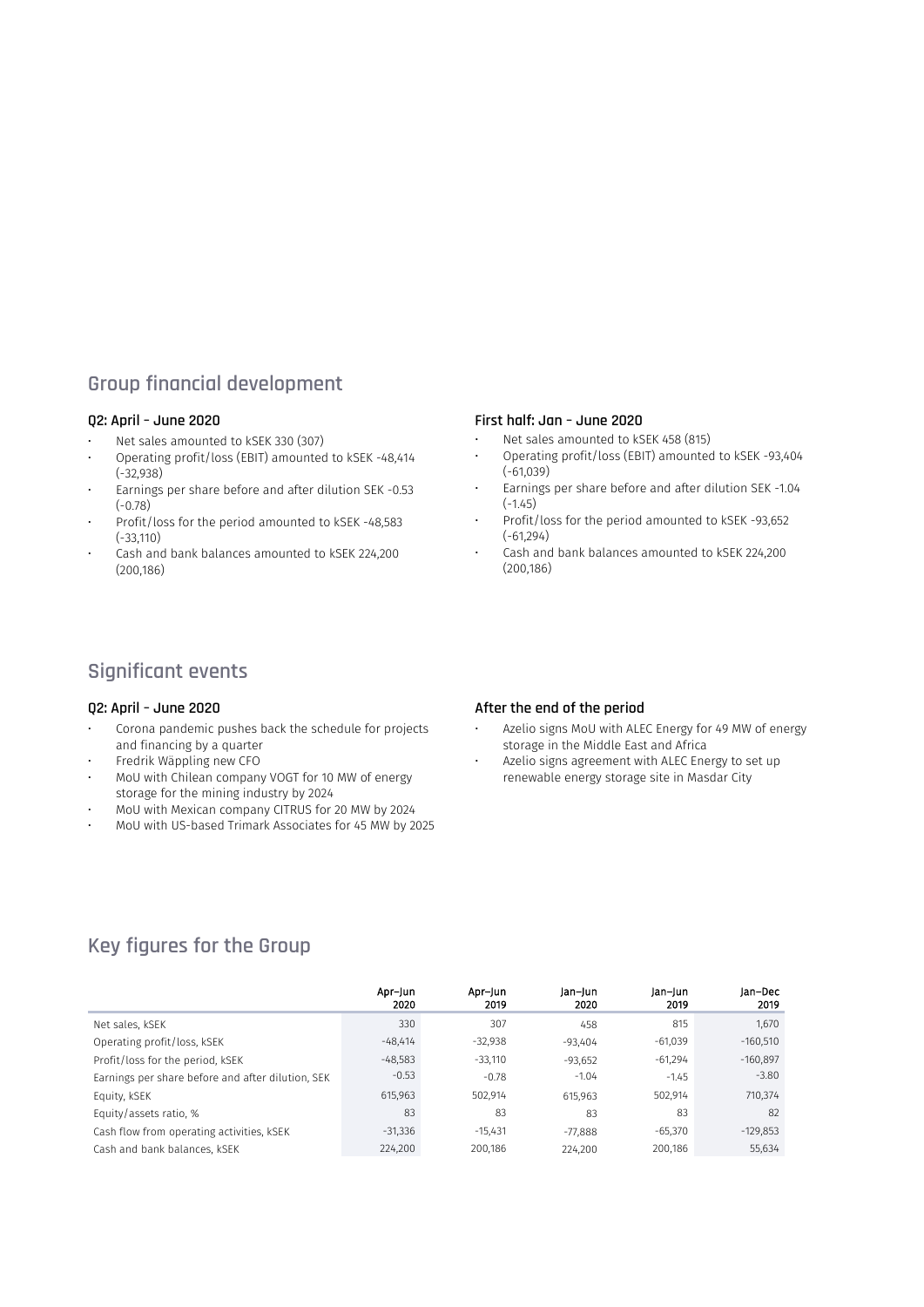

*"Demand for renewable energy continues to increase. Cost-effective storage is an important component of this. Many of Azelio's customers are preparing for high demand for storage solutions from their customers and end-users."*

– Jonas Eklind, CEO

## **Comments from CEO**

The outbreak of the pandemic has made it even clearer how right for the times Azelio's business is. The economic slowdown has rapidly reduced human impact on the environment. As we gradually return to a more normal level of activity, there is a widespread view that this should be done in a more sustainable way than previously. The expression "Build Back Better" is frequently used and is also a cornerstone of the OECD recommendations on how the various governments should design their programmes for economic recovery. The EU's extensive green programmes are a good example of this. ESG (Environmental, Social and Governance) matters are already receiving considerably greater attention, and Azelio is a significant part of the answer here. Demand for renewable energy continues to increase. Cost-effective storage is an important component of this. Many of Azelio's customers are preparing for high demand for storage solutions from their customers and endusers.

Thanks to our digital way of working, over the past quarter we have been able to work effectively to respond to the continued great interest that has been shown in our market. Customers are vastly more accepting of digital meetings, allowing us to conduct multiple meetings with people on different continents in a single day. We have also conducted virtual tours of the test facility in Åmål and the production plant in Uddevalla for potential customers and partners, which have been well received and served their purpose well.

Among other things, this has resulted in us being able to develop North and South America as new markets and we have succeeded in linking up with strong and established partners in these regions. In contrast to large parts of Africa and parts of the Middle East, there is often already a stable electricity supply in these locations – combined with great interest among existing enterprises in reducing both costs and environmental impact. There is also noticeable interest in utilising the heat generated in our solution as well, thereby further improving the costings for our offering.

Our new partners include California-based Trimark, which is working to modernise the US electricity grid, the well-established Chilean operator VOGT, which wants to offer Latin America's mining industry a cost-effective, renewable and reliable way to operate pumping systems using solar energy at all hours of the day, and Mexico-based CITRUS, which provides renewable energy

solutions to customers in a range of different sectors. The Memorandums of Understanding with these companies provide

clear evidence of how well we have been able to continue developing our business, despite the restrictions following the prevailing pandemic. More about these collaborations can be found below, under the period's significant events.

The verification of Azelio's technology, which is being conducted together with leading certification company DNV-GL, has a high priority. Due to travel restrictions we had to change the initial verification site from Ouarzazate in Morocco to Åmål in Sweden, which was not without complications but enabled us to despite the restrictions, start at the designated time. We also intend to expand the verification with Morocco for data generated in an operating environment like that in many of our future commercial projects.

In parallel, preparations are being made for verification with Masdar and Khalifa University in Abu Dhabi, with installation starting in the third quarter 2020. Masdar is active in 30 countries and one of the major project developers in renewable projects. The company is owned by Mubadala Group, one of the leading global investors in renewables. The main purpose of this verification project is to evaluate Azelio's technology so that it can be included in Masdar's product portfolio for current and future renewable energy projects. Verification data from Abu Dhabi will also be made available for the financing of projects outside this collaboration.

Prior to the outbreak of the pandemic we boosted our organisation as planned to allow us to manage the verification projects and ahead of the start of series production in the third quarter 2021. Preparations for series production have thus been able to continue as planned. As regards the impact of the current travel restrictions, previously during the period we communicated that we are pushing forward our overall time plan by one quarter. This also increases our remaining financing requirement from SEK 300 million to SEK 375 million. The result for the period was otherwise fully in line with the business plan.

After an eventful quarter in which the work of Azelio's employees and partners must be praised, I am able to end these comments exactly as I did in the last interim report. We have worked purposefully and are continually ticking off important interim goals along the way to starting series production in Q3 2021 – when we will have a significant order book.

Jonas Eklind, CEO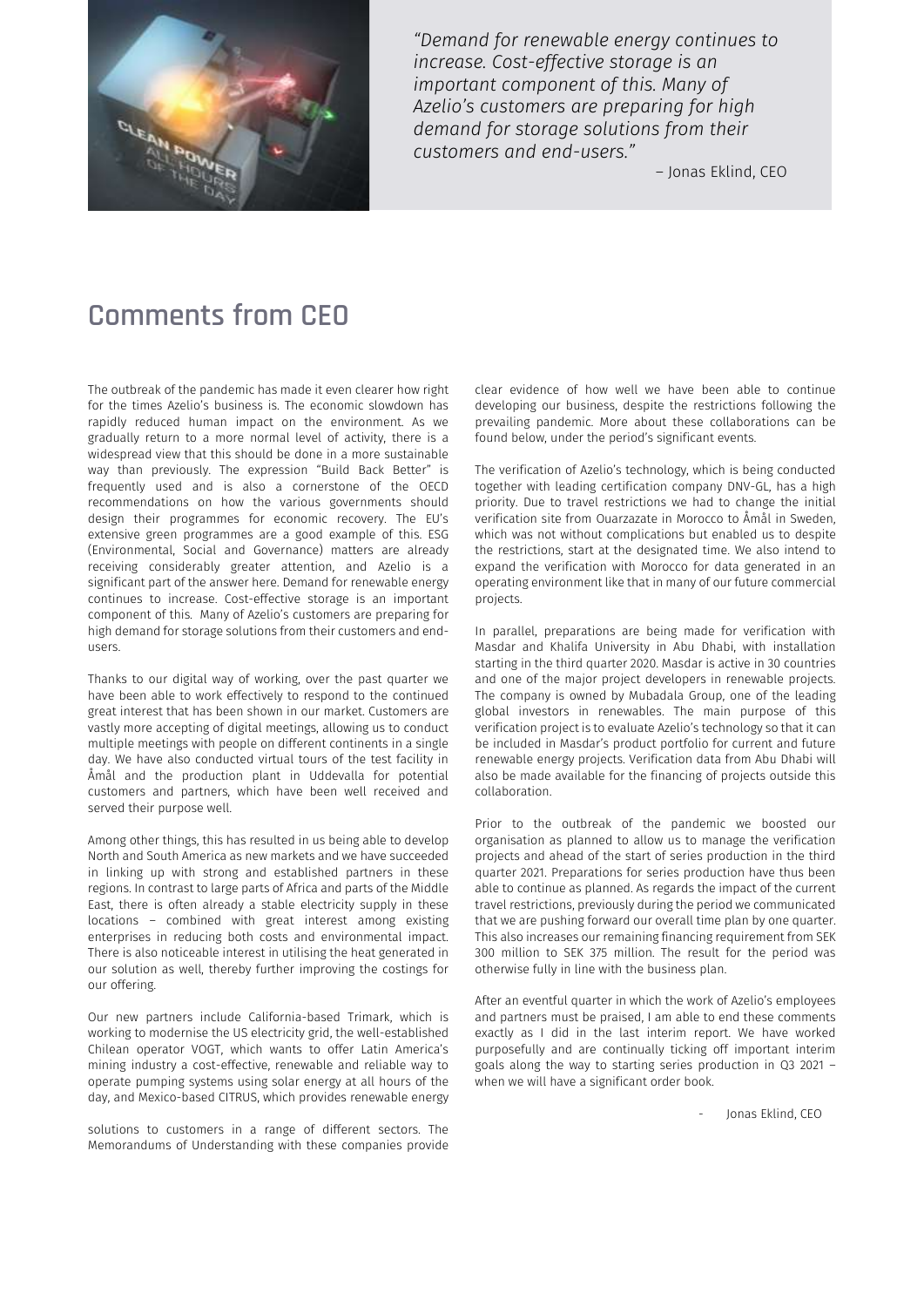## <span id="page-4-0"></span>**The business**



#### **Sustainable energy for all**

Access to reliable and sustainable energy at the right cost is vital for improving the environment and bringing about global economic growth. However, renewable energy is not evenly distributed and in many places around the world the supply is inadequate, with either no grid at all or a grid that is unstable.

Azelio has a solution that can provide renewable energy for all whenever it is needed. The solution stores energy from the sun and wind, subsequently making it available as electricity and heat at any time of day at a very competitive cost.



#### **A large and growing market**

In providing efficient storage of renewable energy in areas without a stable grid, Azelio is addressing a very large and rapidly growing market. Today a billion people live without access to a grid, with double that number living in areas with unstable grids. Since Azelio successfully demonstrated its technology in 2018 the company has received expressions of interest for more than 3.9 GW, representing around SEK 170 billion in potential order value.

#### **A ground-breaking solution**

The solution stores energy as heat in recycled aluminium. The heat can then be converted into electricity on demand via a

Stirling engine, and can also deliver heat at 55–65 degrees Celsius. This heat can be used as industrial heat, for example. The system can achieve a total efficiency of up to 90 percent from electricity to output energy consisting of electricity and heat. The solution is modular and cost-effective from 0.1 MW to 100 MW, capable of supplying for example hospitals, factories, mines, and small communities with renewable energy 24 hours a day.



**Moving from innovation to industrialisation**

Following the successful demonstration of the technology in 2018 and its installation at the world-leading Noor solar power station in Morocco in March 2020, Azelio is following a clear plan: to industrialise and commercialise its innovation globally, thereby laying the foundation for a significant new Swedish industrial company. We are making the move from innovation to industrialisation in collaboration with large, well-established global partners.

The next important stage for the company has begun, with the technology being verified in real conditions in Åmål and Morocco to make it easier for customers to finance project using Azelio's technology. The verification is being carried out by DNV GL. In parallel, a further verification project is being started in Abu Dhabi together with Masdar, a significant global player in renewable energy, and the research institute Khalifa University. These verifications will pave the way for a first commercial project in Q4 2020 and the start of series production in Q3 2021.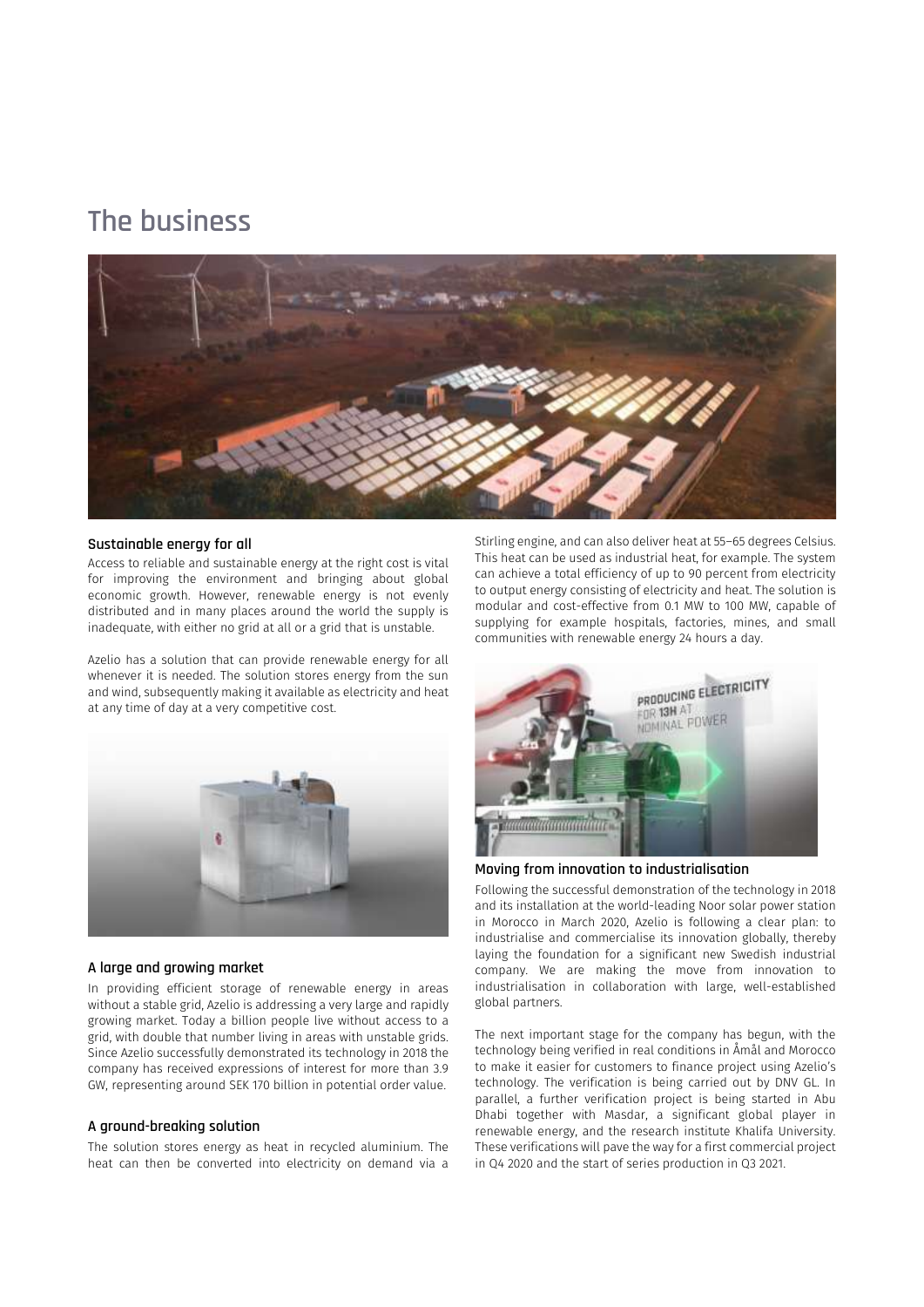## <span id="page-5-0"></span>**Significant events**

### **Q2: April – June 2020**

#### **Azelio pushes back its schedule by a quarter**

The restrictions introduced because of Covid-19 mean that Azelio cannot conduct its operations at the fastest pace or from the locations planned. Project plans have therefore been adapted to optimise resources based on the best assessment of the situation, resulting in the company's overall schedule being pushed back by a quarter. This means that the working capital is expected to be sufficient until December 2020, and the need for financing is therefore deferred accordingly. It is planned that the first commercial installation will begin in Q4 2020 and series production from Q3 2021. As the situation is uncertain, we are continually monitoring developments to secure the safest and most efficient project implementation.

#### **Fredrik Wäppling new CFO**

Fredrik Wäppling has been appointed as the new CFO of Azelio. Fredrik has held senior financial roles in several industrial companies, including Allgon Group, Mycronic, Bravida and Preem, as well as in iZettle. He becomes part of Azelio's Executive Management Team.

#### **MoU with Chilean company VOGT for 10 MW of energy storage for the mining industry**

Azelio has signed a Memorandum of Understanding (MoU) with the Chilean company Industria Mecánica VOGT S.A. (VOGT) covering energy storage projects for the mining industry in Latin America. The MoU provides for collaboration on Azelio's energy storage amounting to 10 MW of installed capacity between 2021 and 2024 and is expected to be expanded to include further projects once installations covered by this agreement have been initiated. VOGT is a leading supplier of pumping systems to the mining industry, among others, in Latin America. Many mines are situated in off-grid areas and are operated mainly using diesel generators. The company's customers include some of the biggest mining companies in the region.

#### **MoU with Mexican company CITRUS**

Azelio has signed a Memorandum of Understanding with the Mexican company CITRUS JMK SA DE CV (CITRUS) for the supply of energy storage to the food and beverage, agricultural, mining, and oil & gas industries. The customer base also covers the tourism sector, including hotels in North and Central America. The MoU is

for an installed capacity of 20 MW in the period up to 2024. The parties intend to expand their collaboration to include further projects.

#### **MoU with Trimark Associates for energy storage in North America**

Azelio has signed a Memorandum of Understanding with the USbased company Trimark Associates, Inc. The MoU covers installations of Azelio's energy storage in the North American market amounting to 45 MW in the period up to 2025, with Trimark as system integrator.

Trimark is based in California and offers a fully integrated portfolio of services, ranging from hardware and software products to field installation, integration, testing, and ongoing maintenance of power plants. The company supports and is a major player in the US government initiative "Greening the Grid", which aims to improve and modernise the electricity grid. The aim of the collaboration is to position Trimark as one of Azelio's regional partners so as to integrate Azelio's energy storage into renewable energy projects in the North American market.

### **After the end of the period**

#### **Azelio signs MoU with ALEC Energy for energy storage in the Middle East and Africa**

Azelio and ALEC Energy have signed a Memorandum of Understanding involving collaboration on more than 49 MW installed capacity of Azelio's energy storage solution in the period up to 2025. The projects focus on the Middle East and Africa, where ALEC Energy intends to expand its offering as a project developer and system integrator for renewable energy projects. ALEC Energy is part of ALEC Engineering, which employs more than 12,000 people.

#### **Azelio signs agreement with ALEC Energy to set up renewable energy storage site in Masdar City**

Azelio will start installing a verification project in Abu Dhabi in Q3 2020 together with Masdar and Khalifa University to evaluate Azelio's energy storage technology. An agreement has now been signed with ALEC Energy to prepare and set up the Azelio project site in Masdar city in Abu Dhabi.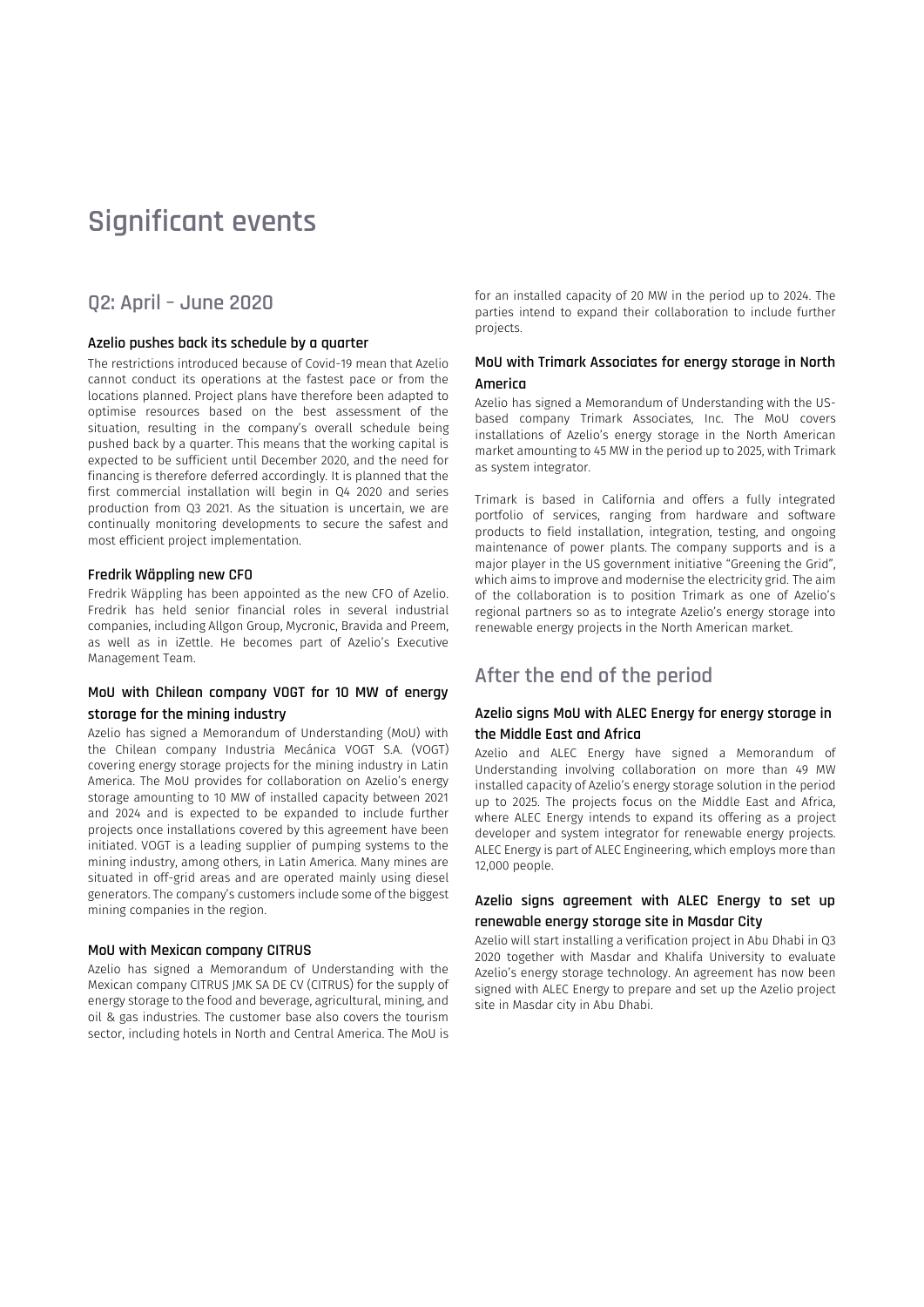## <span id="page-6-0"></span>**Group financial development**

#### **Q2: April – June 2020**

#### **Income, expenses, and profit/loss**

#### Operating income

Net sales amounted to kSEK 330 (307). Own work capitalised amounted to kSEK 33,430 (36,802) for the quarter.

#### Operating expenses

Expenses amounted to kSEK -82,600 (-70,494). The increase is largely attributable to higher prototype costs and employee benefit expenses.

#### Operating profit/loss

Operating loss amounted to kSEK -48,414 (-32,938).

#### Financial items

Profit from financial items during the period was kSEK -166 (-172) and consisted mainly of interest income, interest expenses and similar profit/loss items.

#### Earnings of the period

Earnings amounted to kSEK -48,583 (-33,110). Earnings per share before and after dilution amounted to SEK -0.53 (-0.78).

#### **Cash flow, investments, and financial position**

#### Cash flow

Cash flow from operating activities during the quarter amounted to kSEK -31,336 (-15,431). Cash flow from financing activities amounted to kSEK -2,542 (-1,667).

#### Investments

Investments affecting cash flow during the quarter amounted to kSEK -35,081 (-40,869), mainly in the form of capitalised development.

#### Financial position

Cash and cash equivalents amounted to kSEK 224,200 as of 30 June (200,186).

Equity at the end of the period amounted to kSEK 615,963 (502,914), or SEK 6.71 per share (11.88). The equity/assets ratio as of the same date was 83% (83%).

**Half year: Jan – Jun 2020** 

#### **Income, expenses, and profit/loss**

#### Operating income

Net sales amounted to kSEK 458 (815). The decrease is due to lower sales of spare parts. Own work capitalised amounted to kSEK 62,011 (60,927) for the quarter.

#### Operating expenses

Costs amounted to kSEK -163,406 (-123,396). The increase is largely attributable to higher prototype costs, employee benefit expenses and consulting costs.

#### Operating profit/loss

Operating loss amounted to kSEK -93,404 (-61,039).

#### Financial items

Profit from financial items was kSEK -244 (-255) and consisted mainly of interest income, interest expenses and similar profit/loss items.

#### Earnings

Earnings amounted to kSEK -93,652 (-61,294). Earnings per share before and after dilution amounted to SEK -1.04 (-1.45).

#### **Cash flow and investments**

#### Cash flow

Cash flow from operating activities amounted to kSEK -77,888 (-65,370). Cash flow from financing activities amounted to kSEK 305,247 (-149).

#### Investments

Investments affecting cash flow during the period amounted to kSEK -58,858 (-65,537), mainly in the form of capitalised development.

#### **Share capital**

Share capital in the Group at the end of the period amounted to kSEK 45,876 consisting of 91,752,900 shares.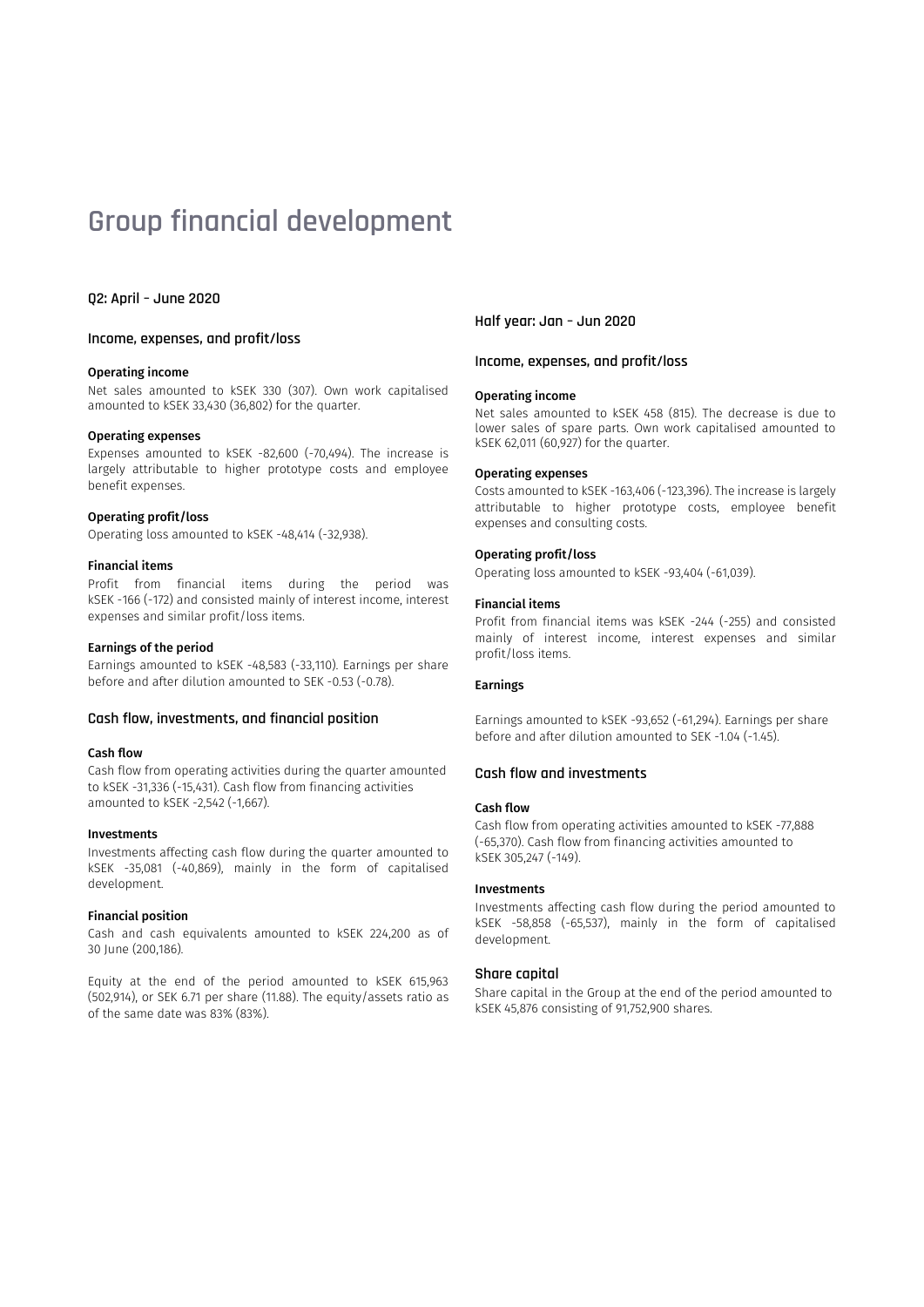#### **Largest shareholders as of June 30, 2020 (Euroclear)**

| Name                                    | Shareholding, % |
|-----------------------------------------|-----------------|
| Blue Marlin AB / Kent Janér             | 19.4            |
| Bank Julius Baer & Co Ltd, W8IMY        | 5.6             |
| Deutsche Bank AG, W8IMY                 | 4.5             |
| SEB AB, Luxembourg Branch, W8IMY        | 3.7             |
| Ilija Batljan                           | 3.6             |
| Goldman Sachs International Ltd, W8IMY  | 3.3             |
| Försäkringsaktiebolaget, Avanza Pension | 2.8             |
| Byggmästare AJ Ahlström Fastighet       | 27              |

#### **Warrants**

At the end of the period, there were 40,026,667 warrants, issued in eight different series with exercise prices of between SEK 10 and SEK 130. Full conversion of these warrants would increase the number of shares by 4,596,667 shares.

An Extraordinary General Meeting on 22 June resolved in accordance with the Board's proposal and adopted a long-term incentive programme for the CEO and certain other members of the management team, a total of eight people. The incentive programme comprises the issue of a maximum of 2,200,000 warrants, beyond the mentioned share issues at the end of the period.

#### **Share data**

At the end of the quarter the share was traded at SEK 15.08, which was 25.7% lower than on 31 December.

#### **Related party transactions**

In the first half of the year, an amount totalling kSEK 833 (kSEK 4,321) relating to services delivered in conjunction with the company's demonstration facility in Ouarzazate, Morocco, was recognised as a liability in the accounts. The state-owned Moroccan Agency for Sustainable Energy (Masen) holds 16,666,667 warrants in the company and has a representative on the Board of the company. The accrued expenses amount to kSEK 15,759 (8,359) in total. These services are performed on market terms.

#### **Parent company**

Net sales for the parent company amounted to kSEK 458 (815). The operating result amounted to kSEK -91,870 (-58,952) and the result for the period was kSEK -100,264 (-61,726). Total cash flow for the first half of the year was kSEK 168,989 (-131,801). Equity at the end of the period amounted to kSEK 614,574 (508,306).

#### **The coronavirus pandemic postpones timetable by a quarter**

The effects to date of COVID-19 on Azelio have been relatively small, but primarily the restrictions on travel mean that the work on all projects cannot be fully carried out at the pace or from the locations planned. Azelio has adjusted its project plans to optimise resources and postponed its previously communicated overall time plan by a quarter. This means that the company's operating capital is deemed to be sufficient through December 2020, and the need for the next stage of financing has accordingly been postponed. The postponement means that commercial installations are planned to start in Q4 2020 and series production in Q3 2021. Azelio is continually monitoring developments to secure the safest and most efficient project implementation.

#### **Significant risks and uncertainties**

The current valuation of the company's assets in the forms of capitalised development costs and inventory is based on adherence to the prepared business plan. The Board expects the future sales volumes to be so extensive that the discounted cash flows generated will justify the current valuation with a good margin. The Board believes there is good potential to implement the business plan and that capitalised development costs are likely to lead to future economic benefits. The company's capitalised development costs related to various technologies. All of them are, however, linked to the Stirling engine and the energy storage solution, the technologies upon which the company has built its business. The Board believes that, due to technical synergies, the current Stirling engine was made possible by the development of the gas engine. Due to the close relationship between these technical solutions, the machines are not assigned to separate cash-generating units. The Stirling engine is a further development of earlier technology and thus no impairment losses have been reported on development costs for earlier versions. On the other hand, inventory disposals and provisions have been made on an ongoing basis for components that were unique to previous versions of the product.

The Board is of the opinion that the existing financing secures the capital required based on the established business and liquidity plans through December of 2020. The Board expected further injections of capital to be required in 2020 to finance the company's industrialisation and commercialisation, including production facilities. This work has already started. It is the Board's view that there is substantial interest in the company's technology among both investors and potential customers, and that the company has a strong ownership structure. The potential for implementing our future expansive financing plans is considered to be good.

The impairment test carried out assumes that the company will be able to realize its expansive business plan with a large-scale commercial breakthrough from 2021 and the financing of these projects and new investments. Given that the forecast period includes only 5 years of growth, a shift in the time plan could have significant effects on the estimated value in use, which could lead to a need for impairment. The company's development compared with estimated future cash flows are followed up on a continuous basis compared to the development of the time plan.

Furthermore, an established impairment test is based on assumptions about electricity prices in each market. These are based on, for example, assessments of prices in the electricity market and competitiveness at the assumed price level. These prices can be affected by several factors, which are difficult to predict - such as the development of competing technologies, business cycle, and commodity prices.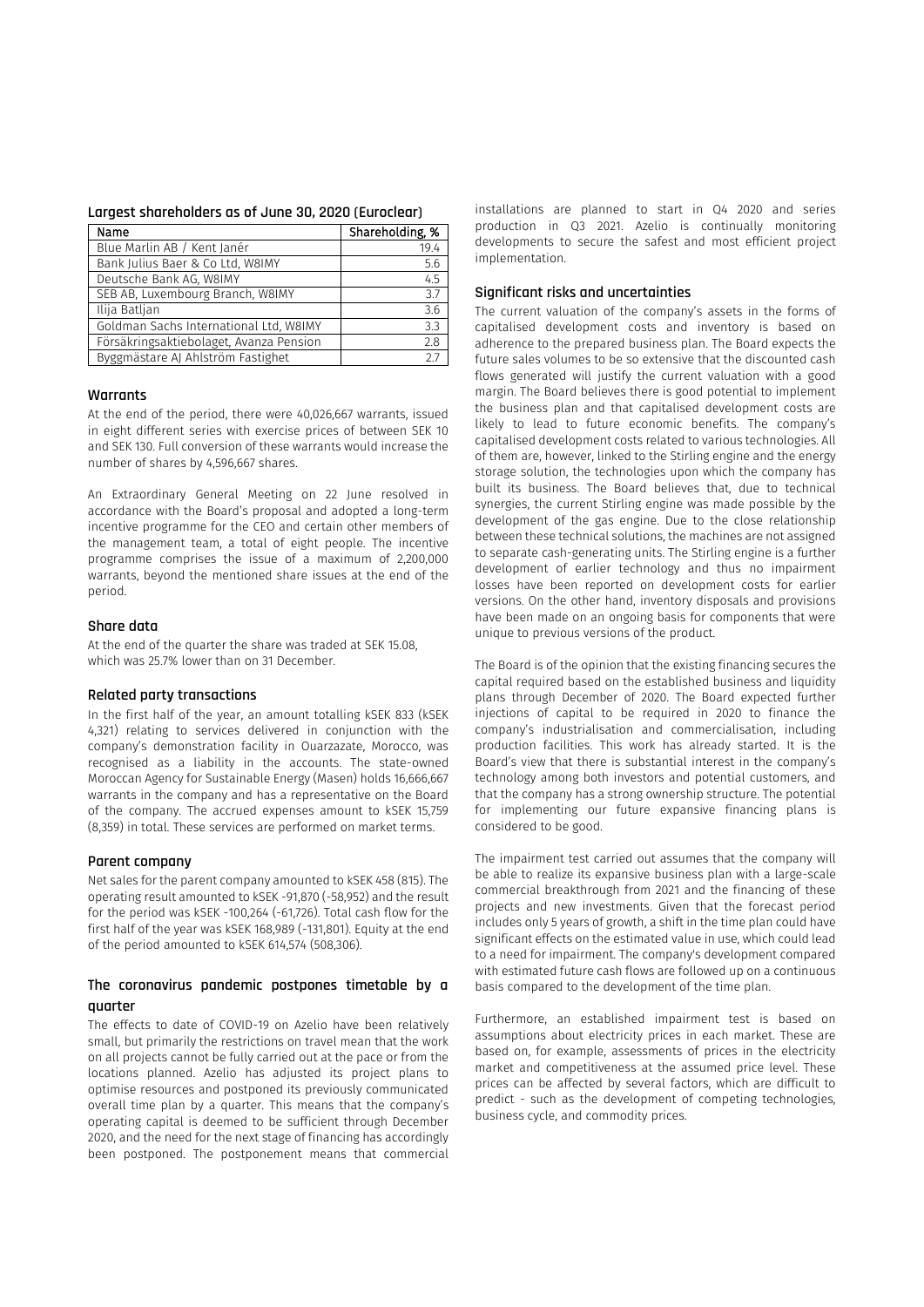### <span id="page-8-0"></span>**Condensed consolidated statement of income and other comprehensive income**

| Amounts in KSEK                                                                                                                                                                       | Note | Apr-Jun<br>2020            | Apr-Jun*<br>2019           | Jan-Jun<br>2020            | Jan-Jun*<br>2019           | Jan-Dec<br>2019            |
|---------------------------------------------------------------------------------------------------------------------------------------------------------------------------------------|------|----------------------------|----------------------------|----------------------------|----------------------------|----------------------------|
| Revenue                                                                                                                                                                               |      |                            |                            |                            |                            |                            |
| Net sales                                                                                                                                                                             | 3    | 330                        | 307                        | 458                        | 815                        | 1,670                      |
| Own work capitalised                                                                                                                                                                  |      | 33,430                     | 36,802                     | 62,011                     | 60,927                     | 130,891                    |
| Other operating income                                                                                                                                                                |      | 426                        | 447                        | 7,533                      | 616                        | 680                        |
|                                                                                                                                                                                       |      | 34,186                     | 37,556                     | 70,002                     | 62,358                     | 133,241                    |
| Costs                                                                                                                                                                                 |      |                            |                            |                            |                            |                            |
| Raw materials and consumables                                                                                                                                                         |      | $-970$                     | $-1,738$                   | $-1,630$                   | $-1,735$                   | $-7,794$                   |
| Other external expenses                                                                                                                                                               |      | $-40,470$                  | $-33,449$                  | $-81,846$                  | $-60,702$                  | $-143,590$                 |
| Employee benefit expenses                                                                                                                                                             |      | $-35,795$                  | $-29,659$                  | $-69,388$                  | -50,261                    | $-106,450$                 |
| Depreciation/amortisation and impairment of<br>property, plant and equipment and intangible fixed assets                                                                              |      | $-5,322$                   | $-5,552$                   | $-10,247$                  | $-10,562$                  | $-35,599$                  |
| Other operating expenses                                                                                                                                                              |      | $-44$                      | -96                        | $-295$                     | $-136$                     | $-318$                     |
| <b>Total operating expenses</b>                                                                                                                                                       |      | $-82,600$                  | $-70,494$                  | $-163,406$                 | $-123,396$                 | $-293.751$                 |
| <b>Operating loss</b>                                                                                                                                                                 |      | $-48,414$                  | $-32,938$                  | -93,404                    | $-61,039$                  | $-160,510$                 |
|                                                                                                                                                                                       |      |                            |                            |                            |                            |                            |
| <b>Financial items</b>                                                                                                                                                                |      |                            |                            |                            |                            |                            |
| Financial income                                                                                                                                                                      |      | 58                         | 24                         | 555                        | 87                         | 434                        |
| Finance costs                                                                                                                                                                         |      | $-223$                     | $-196$                     | $-799$                     | $-342$                     | $-821$                     |
| <b>Total financial items</b>                                                                                                                                                          |      | $-166$                     | $-172$                     | $-244$                     | $-255$                     | $-386$                     |
| Loss after financial items                                                                                                                                                            |      | $-48,580$                  | $-33,110$                  | $-93,648$                  | $-61,294$                  | $-160.897$                 |
| Tax on profit for the period                                                                                                                                                          |      | -3                         | 0                          | -3                         | 0                          | $\mathbf 0$                |
| Loss for the period                                                                                                                                                                   |      | $-48,583$                  | $-33,110$                  | $-93,652$                  | $-61,294$                  | $-160,897$                 |
| Other comprehensive income:<br>Items that have been or may be reclassified to profit for the period<br>Translation differences for the period on translation of foreign<br>operations |      | $-76$                      | 78                         | $-398$                     | $-267$                     | -304                       |
| Other comprehensive income                                                                                                                                                            |      | $-76$                      | 78                         | $-398$                     | $-267$                     | -304                       |
| Total comprehensive income for the period                                                                                                                                             |      | $-48,659$                  | $-33,032$                  | -94,049                    | $-61,561$                  | $-161,201$                 |
|                                                                                                                                                                                       | 5    | Apr-Jun<br>2020<br>$-0.53$ | Apr-Jun<br>2019<br>$-0.78$ | Jan-Jun<br>2020<br>$-1.04$ | Jan-Jun<br>2019<br>$-1.45$ | Jan-Dec<br>2019<br>$-3.80$ |
| Basic and diluted earnings per share                                                                                                                                                  |      |                            |                            |                            |                            |                            |
| Average number of shares                                                                                                                                                              |      | 91,752,900                 | 42,347,495                 | 89,852,692                 | 42,347,495                 | 42,347,495                 |
| Number of shares at end of period                                                                                                                                                     |      | 91,752,900                 | 42,347,495                 | 91,752,900                 | 42,347,495                 | 42,347,495                 |

\* The comparison period is recalculated compared to the previous year's interim report for Q2 2019. See also the Group's annual report 2019 and year-end report Q4 2019 regarding the effects of the transition to IFRS.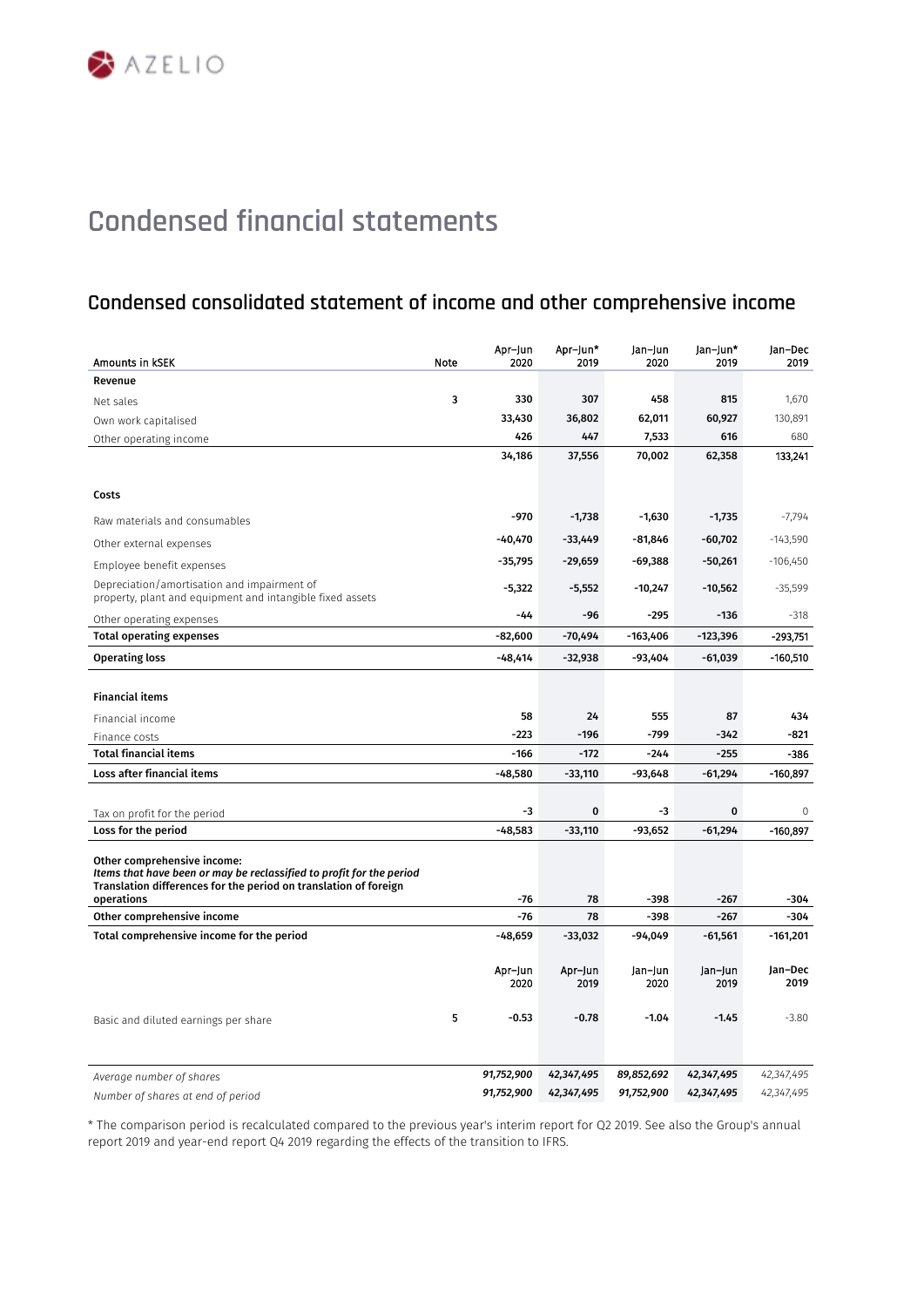### **Condensed consolidated statement of financial position**

|                                                                                               |      | 30 Jun       | 30 Jun*        | 31 Dec                 |
|-----------------------------------------------------------------------------------------------|------|--------------|----------------|------------------------|
| Amounts in kSEK                                                                               | Note | 2020         | 2019           | 2019                   |
| <b>ASSETS</b>                                                                                 |      |              |                |                        |
| Subscribed but not paid-up capital                                                            |      | $\mathbf 0$  | $\overline{0}$ | 350,778                |
| Intangible non-current assets                                                                 |      |              |                |                        |
| Capitalised expenditure for development and similar                                           |      | 457,182      | 339,483        | 398,721                |
| Investments in progress, intangible non-current assets<br>Total intangible non-current assets |      | 0            | 8,359          | $\mathbf 0$<br>398,721 |
|                                                                                               |      | 457,182      | 347,843        |                        |
| Property, plant and equipment                                                                 |      |              |                |                        |
| Leasehold improvements                                                                        |      | 3,502        | 2,241          | 3,303                  |
| Equipment, tools, fixtures and fittings                                                       |      | 17,673       | 8,248          | 16,169                 |
| Total property, plant and equipment                                                           |      | 21,175       | 10,490         | 19,472                 |
|                                                                                               |      |              |                |                        |
| Right-of-use assets                                                                           |      | 21,894       | 22,191         | 21,707                 |
|                                                                                               |      |              |                |                        |
| <b>Total non-current assets</b>                                                               |      | 500,251      | 380,523        | 439,901                |
| Inventories                                                                                   |      |              |                |                        |
| Raw materials and consumables                                                                 |      | 2,759        | 8,973          | 4,351                  |
| Finished goods and goods for resale                                                           |      | 706          | 616            | 713                    |
| <b>Total inventories</b>                                                                      |      | 3,465        | 9,590          | 5,065                  |
|                                                                                               |      |              |                |                        |
| <b>Current assets</b>                                                                         |      |              |                |                        |
| Trade receivables                                                                             |      | 264          | 108            | 50                     |
| Current tax assets                                                                            |      | 734          | 539            | 1,273                  |
| Other receivables                                                                             |      | 5,984        | 9,899          | 9,152                  |
| Prepaid expenses and accrued income                                                           |      | 3,327        | 3,292          | 3,728                  |
| Cash and bank balances                                                                        |      | 224,200      | 200,186        | 55,634                 |
| <b>Total current assets</b>                                                                   |      | 237,974      | 223,615        | 74.901                 |
| <b>TOTAL ASSETS</b>                                                                           |      | 738,225      | 604,138        | 865,580                |
| <b>EQUITY AND LIABILITIES</b>                                                                 |      |              |                |                        |
| Equity                                                                                        |      |              |                |                        |
| Share capital                                                                                 |      | 45,876       | 21,174         | 45,876                 |
| Other paid-in capital                                                                         |      | 1,576,671    | 1,294,699      | 1,577,096              |
| Reserves                                                                                      |      | $-793$       | $-358$         | $-395$                 |
| Retained earnings, including profit/loss for the period                                       |      | $-1,005,791$ | $-812,601$     | $-912,204$             |
| <b>Total equity</b>                                                                           |      | 615,963      | 502,914        | 710,374                |
|                                                                                               |      |              |                |                        |
| <b>Non-current liabilities</b>                                                                |      |              |                |                        |
| Other liabilities                                                                             |      | 22,755       | 22,850         | 22,755                 |
| Lease liabilities<br><b>Total non-current liabilities</b>                                     |      | 12,140       | 16,055         | 14,107                 |
|                                                                                               |      | 34,895       | 38,905         | 36,862                 |
| <b>Current liabilities</b>                                                                    |      |              |                |                        |
| Advances from customers                                                                       |      | $\mathbf 0$  | $\mathbf{0}$   | 0                      |
| Trade payables                                                                                |      | 18,358       | 19,410         | 37,018                 |
| Lease liabilities                                                                             |      | 9,389        | 5,752          | 7,302                  |
| Provisions                                                                                    |      | $\mathbf 0$  | $\overline{0}$ | $\mathbf{0}$           |
| Other current liabilities                                                                     |      | 10,986       | 9,017          | 2,078                  |
| Accrued expenses and deferred income                                                          |      | 48,633       | 28,141         | 71,946                 |
| <b>Total current liabilities</b>                                                              |      | 87,367       | 62,319         | 118,344                |
| TOTAL EQUITY AND LIABILITIES                                                                  |      | 738,225      | 604,138        | 865,580                |

\* The comparison period is recalculated compared to the previous year's interim report for Q2 2019. See also the Group's annual report 2019 and year-end report Q4 2019 regarding the effects of the transition to IFRS.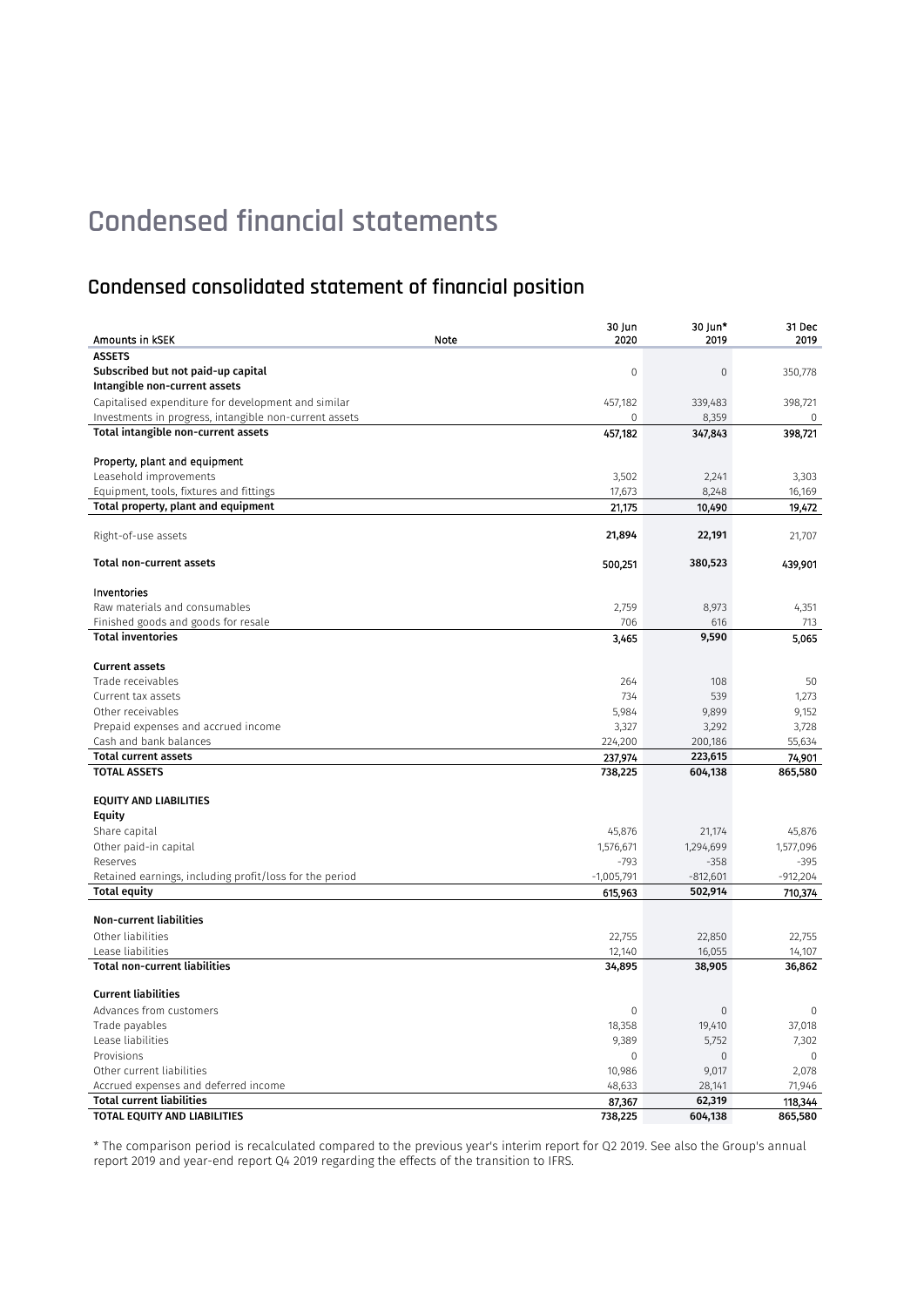## **Condensed consolidated statement of changes in equity**

| Amounts in KSEK                                                                          | Note | Share capital | Ongoing new<br>share issue | Other paid-in<br>capital | Reserves | Retained<br>earnings incl.<br>profit/loss for<br>the period | Total equity |
|------------------------------------------------------------------------------------------|------|---------------|----------------------------|--------------------------|----------|-------------------------------------------------------------|--------------|
| Opening balance,                                                                         |      | 21,174        | 0                          | 1,291,971                | -91      | $-751,337$                                                  | 561,717      |
| 1 January 2019                                                                           |      |               |                            |                          |          |                                                             |              |
| Loss for the period                                                                      |      |               |                            |                          |          | $-61,294$                                                   | $-61,294$    |
| Other comprehensive income                                                               |      |               |                            |                          | $-267$   |                                                             | $-267$       |
| Total comprehensive income<br>for the period<br><b>Transactions with</b><br>shareholders |      | 21,174        | $\mathbf 0$                | 1,291,971                | $-358$   | $-812,630$                                                  | 500.156      |
| New share issue                                                                          |      |               |                            | 2,728                    |          |                                                             | 2,728        |
| Premiums for issued warrants                                                             |      |               |                            |                          |          | 29                                                          | 29           |
| Closing balance,<br>30 June 2019                                                         |      | 21.174        | 0                          | 1,294,699                | $-358$   | $-812,601$                                                  | 502,914      |
| Amounts in kSEK                                                                          | Note | Share capital | Ongoing new<br>share issue | Other paid-in<br>capital | Reserves | Retained<br>earnings incl.<br>profit/loss for<br>the period | Total equity |
| Opening balance,                                                                         |      | 21,174        | 0                          | 1,291,971                | -91      | $-751,337$                                                  | 561,717      |
| 1 January 2019<br>Loss for the period                                                    |      |               |                            |                          |          | $-160,897$                                                  | $-160,897$   |
|                                                                                          |      |               |                            |                          | $-304$   |                                                             | $-304$       |
| Other comprehensive income<br>Total comprehensive income                                 |      |               |                            |                          |          |                                                             |              |
| for the period<br><b>Transactions with</b><br>shareholders                               |      | 21,174        | $\mathbf 0$                | 1,291,971                | $-395$   | $-912,233$                                                  | 400,516      |
| Ongoing new share issue                                                                  |      |               | 24,703                     | 282,397                  |          |                                                             | 307,100      |
| New share issue                                                                          |      |               |                            | 2,728                    |          |                                                             | 2728         |
| Premiums for issued warrants                                                             |      |               |                            |                          |          | 29                                                          | 29           |
| Closing balance,<br>31 December 2019                                                     |      | 21,174        | 24,703                     | 1,577,096                | $-395$   | $-912,204$                                                  | 710,374      |
| Amounts in kSEK                                                                          | Note | Share capital | Ongoing new<br>share issue | Other paid-in<br>capital | Reserves | Retained<br>earnings incl.<br>profit/loss for<br>the period | Total equity |

| Amounts in kSEK                                                                          | Note | Share capital | share issue | capital   | Reserves | the period   | Total equity |
|------------------------------------------------------------------------------------------|------|---------------|-------------|-----------|----------|--------------|--------------|
| Opening balance,<br>1 January 2020                                                       |      | 21,174        | 24,703      | 1.577,096 | $-395$   | $-912,204$   | 710,374      |
| Loss for the period                                                                      |      |               |             |           |          | $-93,652$    | $-93,652$    |
| Other comprehensive income                                                               |      |               |             |           | $-398$   |              | $-398$       |
| Total comprehensive income<br>for the period<br><b>Transactions with</b><br>shareholders |      | 21.174        | 24,703      | 1,577,096 | -793     | $-1.005.855$ | 616,324      |
| Ongoing new share issue                                                                  |      |               | $-24,703$   |           |          |              | $-24,703$    |
| New share issue                                                                          |      | 24,703        |             | $-425$    |          |              | 24,278       |
| Premiums for issued warrants                                                             |      |               |             |           |          | 64           | 64           |
| Closing balance,<br>30 June 2020                                                         |      | 45,876        | 0           | 1,576,671 | $-793$   | $-1,005,791$ | 615,963      |
|                                                                                          |      |               |             |           |          |              |              |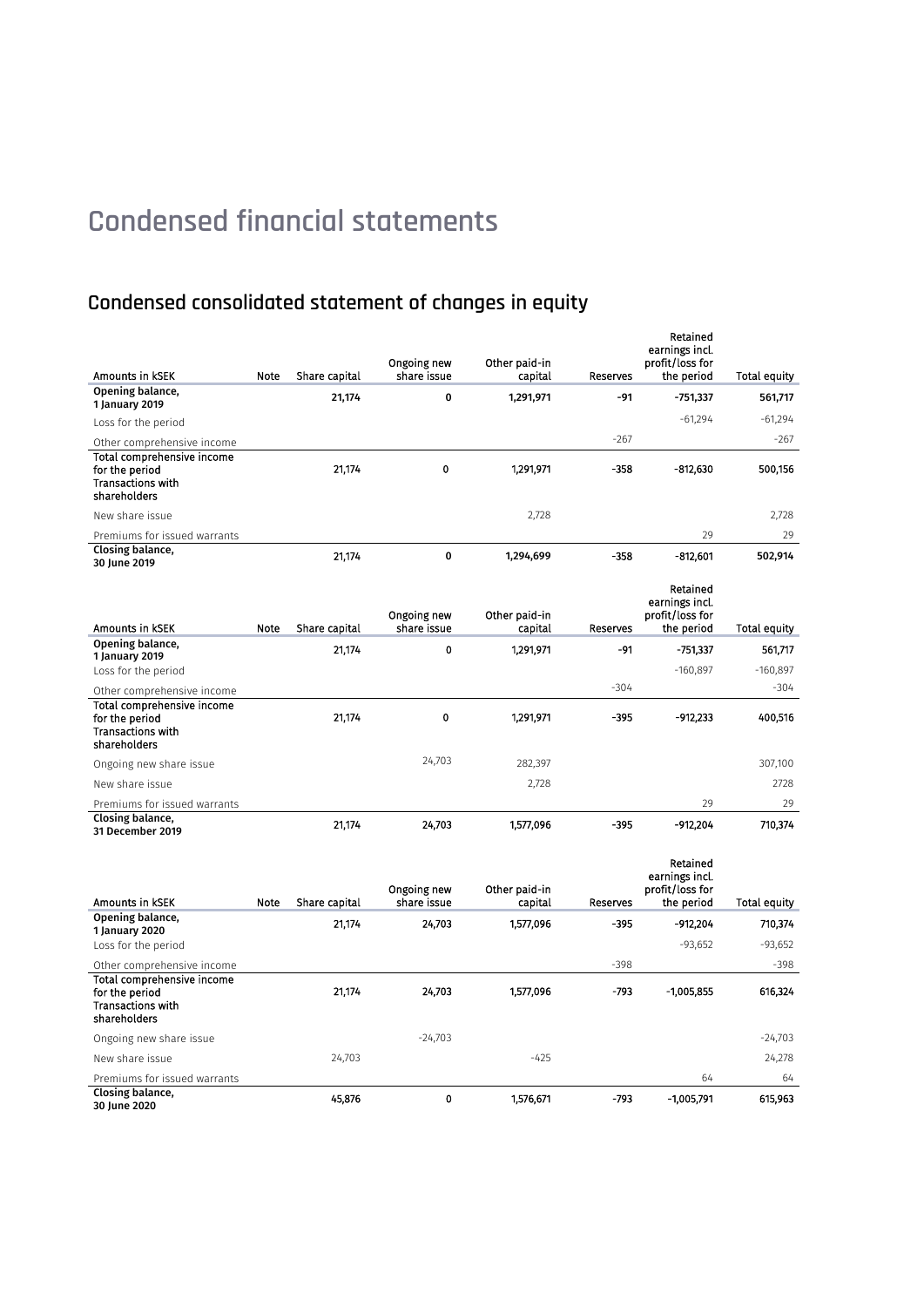## **Condensed consolidated statement of cash flows**

| Amounts in KSEK                                        | Apr-Jun<br>Note<br>2020 | Apr-Jun*<br>2019 | Jan-Jun<br>2020 | Jan-Jun*<br>2019 | Jan-Dec<br>2019 |
|--------------------------------------------------------|-------------------------|------------------|-----------------|------------------|-----------------|
| Cash flow from operating activities                    |                         |                  |                 |                  |                 |
| Profit/loss after financial items                      | $-48,580$               | $-33,110$        | $-93,648$       | $-61,294$        | $-160,897$      |
| Adjustment for non-cash items                          | 5,322                   | 7,185            | 10,247          | 12,975           | 42,135          |
| Income tax paid                                        | $-3$                    | 0                | $-3$            | 0                | $\mathbf 0$     |
| Cash flow from operating activities before             |                         |                  |                 |                  |                 |
| changes in working capital                             | $-43,261$               | $-25,925$        | $-83,404$       | $-48,318$        | $-118,762$      |
|                                                        |                         |                  |                 |                  |                 |
| Increase (-)/decrease (+) in inventories               | 1,176                   | $-6,466$         | 1,600           | $-10,360$        | $-587$          |
| Increase (-)/decrease (+) in operating receivables     | 2,960                   | 2,698            | 9,664           | $-980$           | $-16,672$       |
| Increase (+)/decrease (-) in operating liabilities     | 7,788                   | 14,262           | $-5,747$        | $-5,712$         | 6,168           |
| Cash flow from operating activities                    | $-31,336$               | $-15,431$        | $-77,888$       | $-65,370$        | $-129,853$      |
|                                                        |                         |                  |                 |                  |                 |
| Cash flow from investing activities                    |                         |                  |                 |                  |                 |
| Investments in property, plant and equipment           | $-1,651$                | $-4,067$         | $-4,302$        | $-4,611$         | $-15,820$       |
| Investments in intangible non-current assets           | $-33,430$               | $-36,802$        | $-54,556$       | $-60,927$        | $-123,436$      |
| Investments in financial assets                        | 0                       | 0                | 0               | 0                | $\mathbf 0$     |
| Cash flow from investing activities                    | $-35,081$               | $-40,869$        | $-58,858$       | $-65,537$        | $-139,256$      |
|                                                        |                         |                  |                 |                  |                 |
| Cash flow from financing activities                    |                         |                  |                 |                  |                 |
| New share issue                                        | $-391$                  | 0                | 309,195         | 2,728            | 208             |
| Proceeds from warrants sold                            | $\Omega$                | 29               | 64              | 29               | 29              |
| Repayment of lease debt                                | $-2,152$                | $-1,697$         | $-4,012$        | $-2,907$         | $-6,494$        |
| Repayment of borrowings                                | 0                       | 0                | 0               | $\Omega$         | -95             |
| Cash flow from financing activities                    | $-2,542$                | $-1,667$         | 305,247         | $-149$           | $-6,352$        |
|                                                        |                         |                  |                 |                  |                 |
| Cash flow for the period                               | $-68,960$               | $-57,967$        | 168,502         | $-131,056$       | $-275,460$      |
| Cash and cash equivalents at beginning of period       | 293,221                 | 258,229          | 55,634          | 331,196          | 331,196         |
| Exchange rate differences in cash and cash equivalents | $-62$                   | $-76$            | 64              | 47               | $-101$          |
| Cash and cash equivalents at end of period             | 224,200                 | 200,186          | 224,200         | 200.186          | 55,634          |

\* The comparison period is recalculated compared to the previous year's interim report for Q2 2019. See also the Group's annual report 2019 and year-end report Q4 2019 regarding the effects of the transition to IFRS.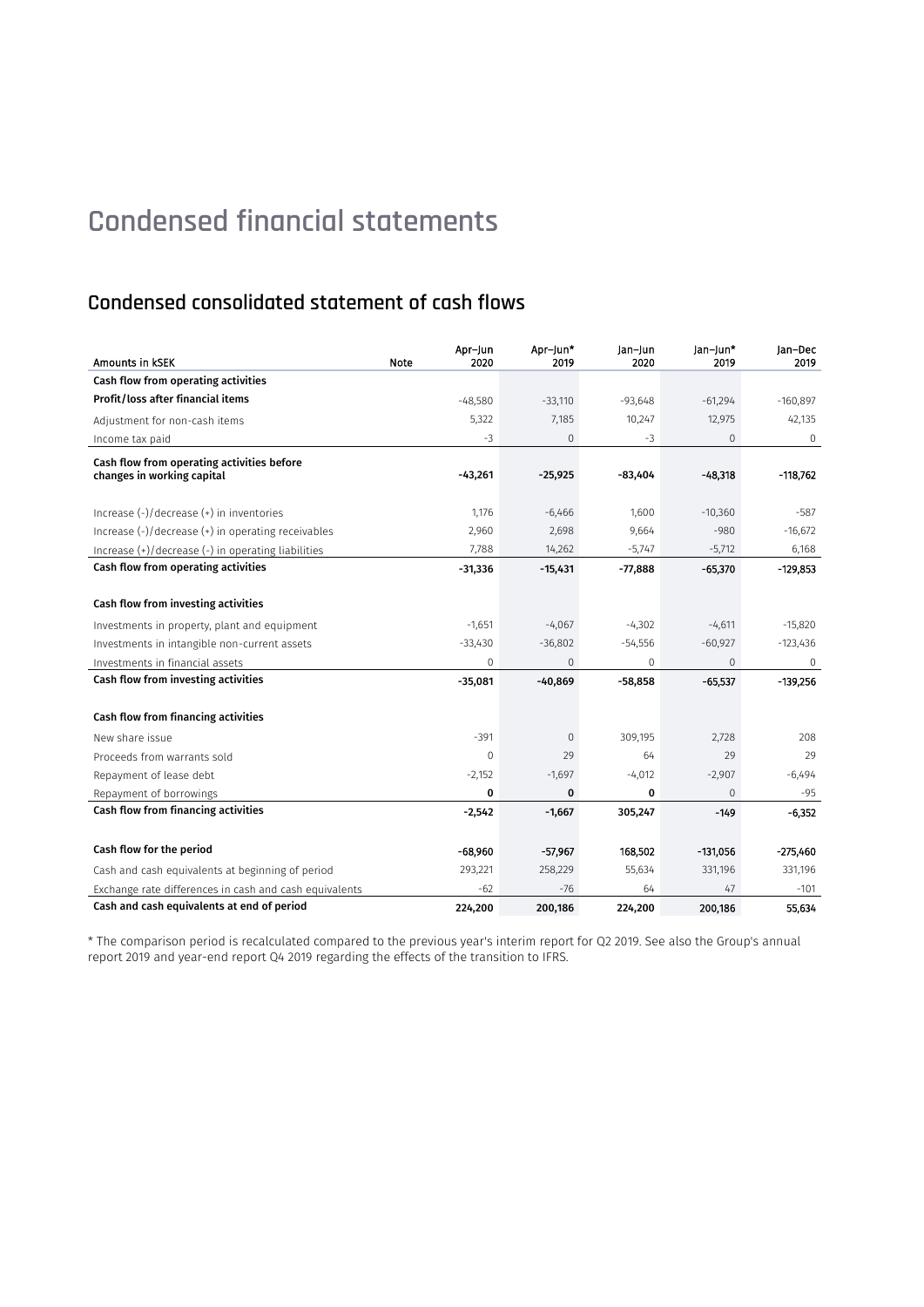## **Condensed parent company income statement**

| Amounts in KSEK                                                                                          | Note | Apr-Jun<br>2020 | Apr-Jun<br>2019 | Jan-Jun<br>2020 | Jan-Jun<br>2019 | lan-Dec<br>2019 |
|----------------------------------------------------------------------------------------------------------|------|-----------------|-----------------|-----------------|-----------------|-----------------|
|                                                                                                          |      |                 |                 |                 |                 |                 |
| Net sales                                                                                                | 3    | 330             | 307             | 458             | 815             | 1.670           |
| Own work capitalised                                                                                     |      | 33,430          | 36,802          | 62,011          | 60,927          | 130,891         |
| Other operating income                                                                                   |      | 426             | 447             | 7,533           | 616             | 680             |
|                                                                                                          |      | 34,186          | 37,556          | 70,002          | 62,358          | 133,241         |
|                                                                                                          |      |                 |                 |                 |                 |                 |
| Raw materials and consumables                                                                            |      | $-970$          | $-1,738$        | $-1,630$        | $-1,735$        | $-7,794$        |
| Other external expenses                                                                                  |      | $-42,877$       | $-35,061$       | $-85,868$       | $-63,153$       | $-149,552$      |
| Employee benefit expenses                                                                                |      | $-34,889$       | $-28,738$       | $-67,929$       | $-48,720$       | $-103,142$      |
| Depreciation/amortisation and impairment of<br>property, plant and equipment and intangible fixed assets |      | $-3,132$        | $-3,798$        | $-6,149$        | $-7,565$        | $-28,876$       |
| Other operating expenses                                                                                 |      | $-44$           | $-96$           | $-295$          | $-136$          | $-318$          |
| <b>Total operating expenses</b>                                                                          |      | $-81,911$       | $-69,432$       | $-161,872$      | $-121,309$      | $-289,681$      |
| <b>Operating loss</b>                                                                                    |      | $-47,725$       | $-31,876$       | $-91,870$       | $-58.952$       | $-156.441$      |
|                                                                                                          |      |                 |                 |                 |                 |                 |
| Income from participations in Group companies                                                            |      | $-1,380$        | $-1,410$        | $-8,487$        | $-2,783$        | $-5,620$        |
| Income from securities and receivables<br>held as non-current assets                                     |      | $\Omega$        | $\mathbf 0$     | $\Omega$        | 0               | $\Omega$        |
| Other interest income and similar profit/loss items                                                      |      | 70              | 28              | 555             | 117             | 442             |
| Interest expense and similar profit/loss items                                                           |      | $-58$           | $-53$           | $-463$          | $-107$          | $-314$          |
| <b>Total financial items</b>                                                                             |      | $-1.369$        | $-1,436$        | $-8.395$        | $-2,774$        | $-5,491$        |
| Loss after financial items                                                                               |      | $-49,094$       | $-33,312$       | $-100,264$      | $-61,726$       | $-161,932$      |
|                                                                                                          |      |                 |                 |                 |                 |                 |
| Tax on profit for the period                                                                             |      | $\Omega$        | $\Omega$        | $\Omega$        | $\Omega$        | $\Omega$        |
| Loss for the period                                                                                      |      | -49.094         | $-33,312$       | $-100,264$      | $-61,726$       | $-161,932$      |

Profit/loss for the period tallies with total comprehensive income for the period.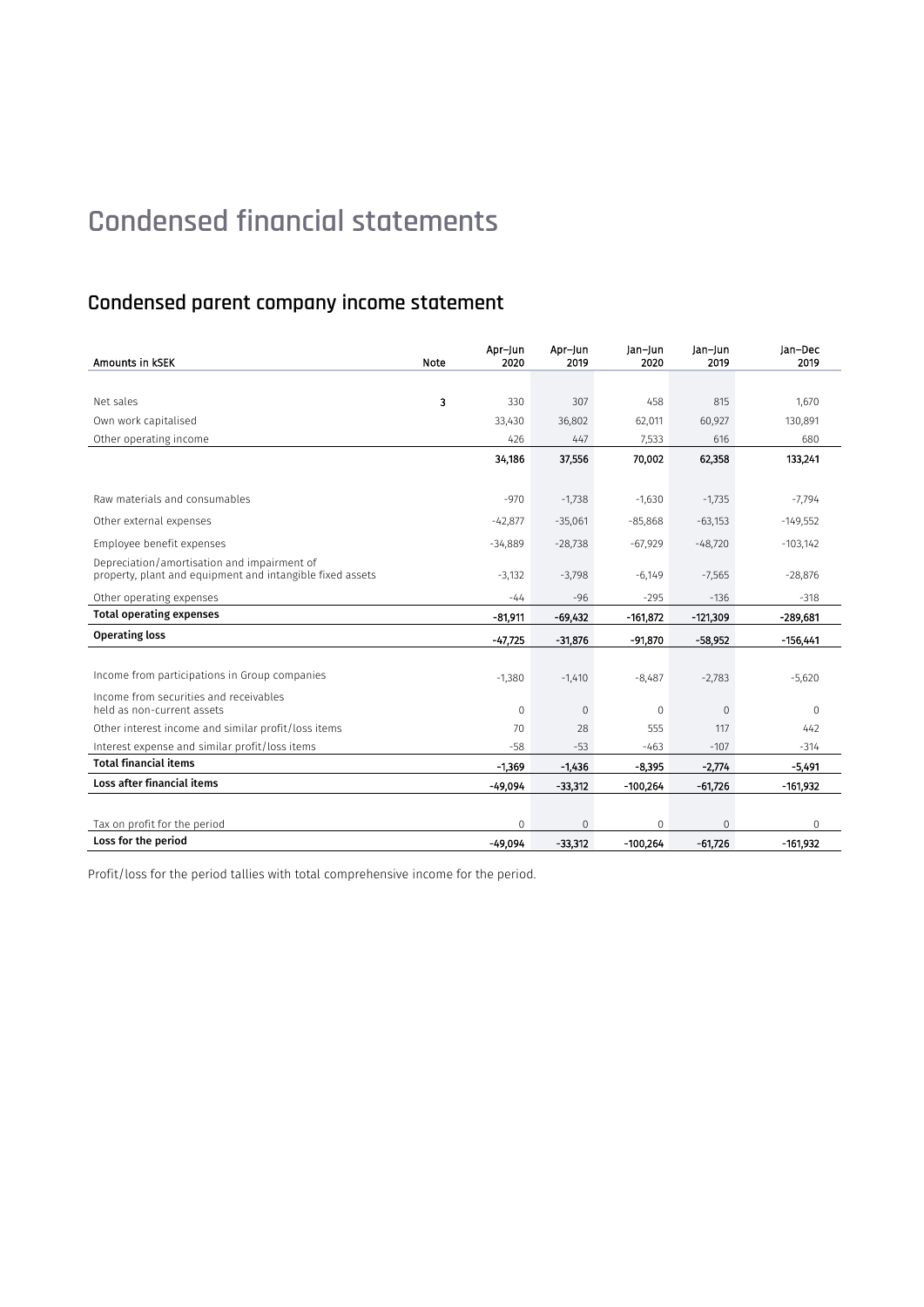## **Condensed parent company balance sheet**

|                                                        | 30 Jun       | 30 Jun         | 31 Dec       |
|--------------------------------------------------------|--------------|----------------|--------------|
| Amounts in KSEK                                        | Note<br>2020 | 2019           | 2019         |
| <b>ASSETS</b>                                          |              |                |              |
| Subscribed but not paid-up capital                     | $\mathbf{0}$ | $\mathbf 0$    | 350,778      |
| Capitalised expenditure for development and similar    | 457,182      | 339,483        | 398,721      |
| Investments in progress, intangible non-current assets | $\mathbf{0}$ | 8,359          | 0            |
| Total intangible non-current assets                    | 457,182      | 347,843        | 398,721      |
|                                                        |              |                |              |
| Property, plant and equipment                          |              |                |              |
| Leasehold improvements                                 | 3,502        | 2,241          | 3,303        |
| Equipment, tools, fixtures and fittings                | 17,673       | 8,248          | 16,169       |
| Total property, plant and equipment                    | 21,175       | 10,490         | 19,472       |
| Financial non-current assets                           | 50           | 50             | 50           |
| <b>Total non-current assets</b>                        | 478,407      | 358,382        | 418,243      |
| Inventories                                            |              |                |              |
| Raw materials and consumables                          |              |                |              |
| Finished goods and goods for resale                    | 2,759<br>706 | 8,973<br>616   | 4,351<br>713 |
| <b>Total inventories</b>                               | 3,465        | 9,590          | 5,065        |
|                                                        |              |                |              |
| Trade receivables                                      | 264          | 108            | 50           |
| Receivables from Group companies                       | $\mathbf{0}$ | $\overline{0}$ | 6,667        |
| Current tax assets                                     | 734          | 539            | 1,273        |
| Other receivables                                      | 5,754        | 9,747          | 9,090        |
| Prepaid expenses and accrued income                    | 4,151        | 3,821          | 4,393        |
| Cash and bank balances                                 | 222,338      | 198,260        | 53,349       |
| <b>Total current assets</b>                            | 236,707      | 222,065        | 79,886       |
| <b>TOTAL ASSETS</b>                                    | 715,114      | 580,447        | 848,908      |
| <b>EQUITY AND LIABILITIES</b>                          |              |                |              |
| Equity                                                 |              |                |              |
| Share capital                                          | 45,876       | 21,174         | 21,174       |
| Ongoing new share issue                                | $\mathbf{0}$ | $\mathbf 0$    | 24,703       |
| Development expenditure fund                           | 408,151      | 276,211        | 346,140      |
| Share premium reserve                                  | 1,576,671    | 1,294,699      | 1,577,096    |
| Retained earnings including profit/loss for the period | $-1,416,124$ | $-1,083,778$   | $-1,253,913$ |
| <b>Total equity</b>                                    | 614,574      | 508,306        | 715,200      |
| <b>Provisions</b>                                      |              |                |              |
| Other provisions                                       | $\mathbf 0$  | 0              | 0            |
| <b>Total provisions</b>                                | $\mathbf 0$  | $\mathbf 0$    | $\mathbf 0$  |
| <b>Non-current liabilities</b>                         |              |                |              |
| Other liabilities                                      | 22,755       | 22,850         | 22,755       |
| <b>Total non-current liabilities</b>                   | 22,755       | 22,850         | 22,755       |
| <b>Current liabilities</b>                             |              |                |              |
| Advances from customers                                | $\mathbb O$  | $\mathbf 0$    | $\mathbf 0$  |
| Trade payables                                         | 18,358       | 19,410         | 37,018       |
| Other current liabilities                              | 10,793       | 1,741          | 1,988        |
| Accrued expenses and deferred income                   | 48,633       | 28,141         | 71,946       |
| <b>Total current liabilities</b>                       | 77,784       | 49,291         | 110,953      |
| TOTAL EQUITY AND LIABILITIES                           | 715,114      | 580,447        | 848,908      |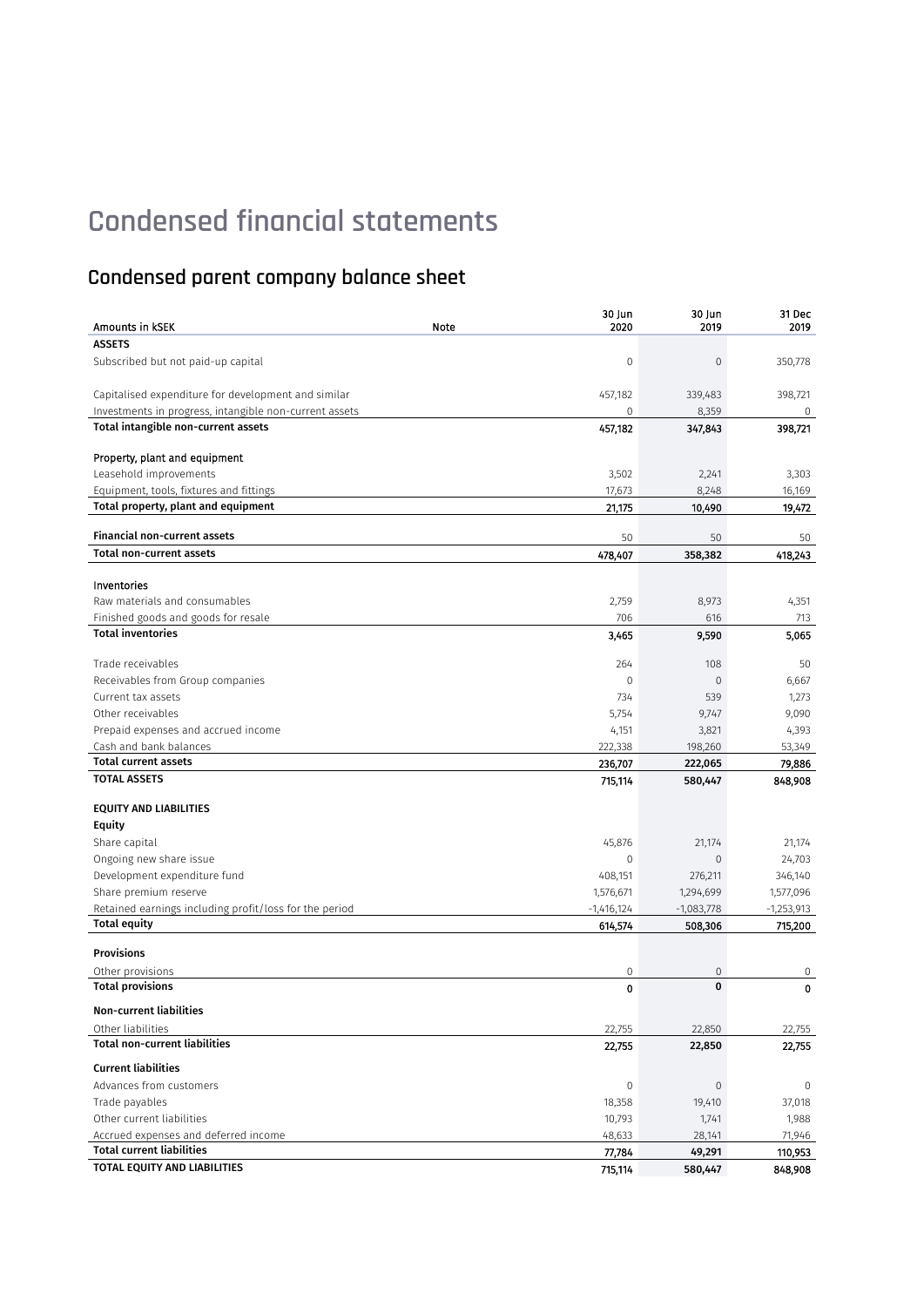## <span id="page-14-0"></span>**Notes**

#### Note 1 General information

Azelio AB (publ) ("Azelio"), Corp. Reg. No. 556714-7607, is a parent company domiciled in Sweden with its registered office in Gothenburg at Lindholmsplatsen 1, SE-417 56 Gothenburg, Sweden.

Unless otherwise stated, all amounts are in thousands of SEK (kSEK). Data in parentheses pertain to the comparative periods.

#### Note 2 Summary of significant accounting policies

Azelio's consolidated financial statement is based on the International Financial Reporting Standards (IFRS) as adopted by the EU. The accounting policies and definitions applies concur with those described in the Azelio Group's Annual Report for 2019. This interim report has been prepared in accordance with IAS 34 *Interim Financial Reporting* and the Annual Accounts Act. The parent company's accounts have been prepared in accordance with the Annual Accounts Act and RFR 2.

#### Note 3 Net sales

#### *Revenue*

Since revenue from external parties is reported to the CEO, it is measured in a manner consistent with that in the consolidated statement of income and other comprehensive income.

| Revenue from external customers by type of product and service: | Apr-Jun<br>2020 | Apr-Jun<br>2019 | Jan-Jun<br>2020 | Jan-Jun<br>2019 | lan-Dec<br>2019 |
|-----------------------------------------------------------------|-----------------|-----------------|-----------------|-----------------|-----------------|
| Stirling engines                                                |                 | 0               |                 |                 |                 |
| Service obligations, gas business                               | 72              | 87              | 142             | 158             | 417             |
| Spare parts, gas business                                       | 196             | 210             | 254             | 647             | 1.219           |
| Other                                                           | 62              | 10              | 62              | 10              | 34              |
| Total                                                           | 330             | 307             | 458             | 815             | 1.670           |

Revenue from external customers broken down by country, based

| on where customers are located: | Apr-Jun<br>2020 | Apr-Jun<br>2019 | Jan-Jun<br>2020 | Jan-Jun<br>2019 | Jan-Dec<br>2019 |
|---------------------------------|-----------------|-----------------|-----------------|-----------------|-----------------|
| Sweden                          | 95              | 40              | 136             | 82              | 177             |
| EU                              | 193             | 209             | 251             | 646             | 1,218           |
| Outside the EU                  | 41              | 57              | 70              | 87              | 275             |
| Total                           | 330             | 307             | 158             | 815             | 1,670           |

In the second quarter, revenue from major customers (more than 10%) amounted to kSEK 297 (kSEK 251) and to kSEK 376 (kSEK 617) accumulated for the period.

#### Note 4 Related-party transactions

In the second quarter, an amount totalling kSEK 833 (kSEK 4,321) relating to services delivered in conjunction with the company's demonstration facility in Ouarzazate, Morocco, was recognised as a liability in the accounts. The counterparty is Masen, the state-owned Moroccan Agency for Solar Energy. Masen holds 16,666,667 warrants in the company and has one representative on the Board of the company. Total accrued expenses amount to kSEK 15,759. The conditions for the services carried out are based on commercial terms.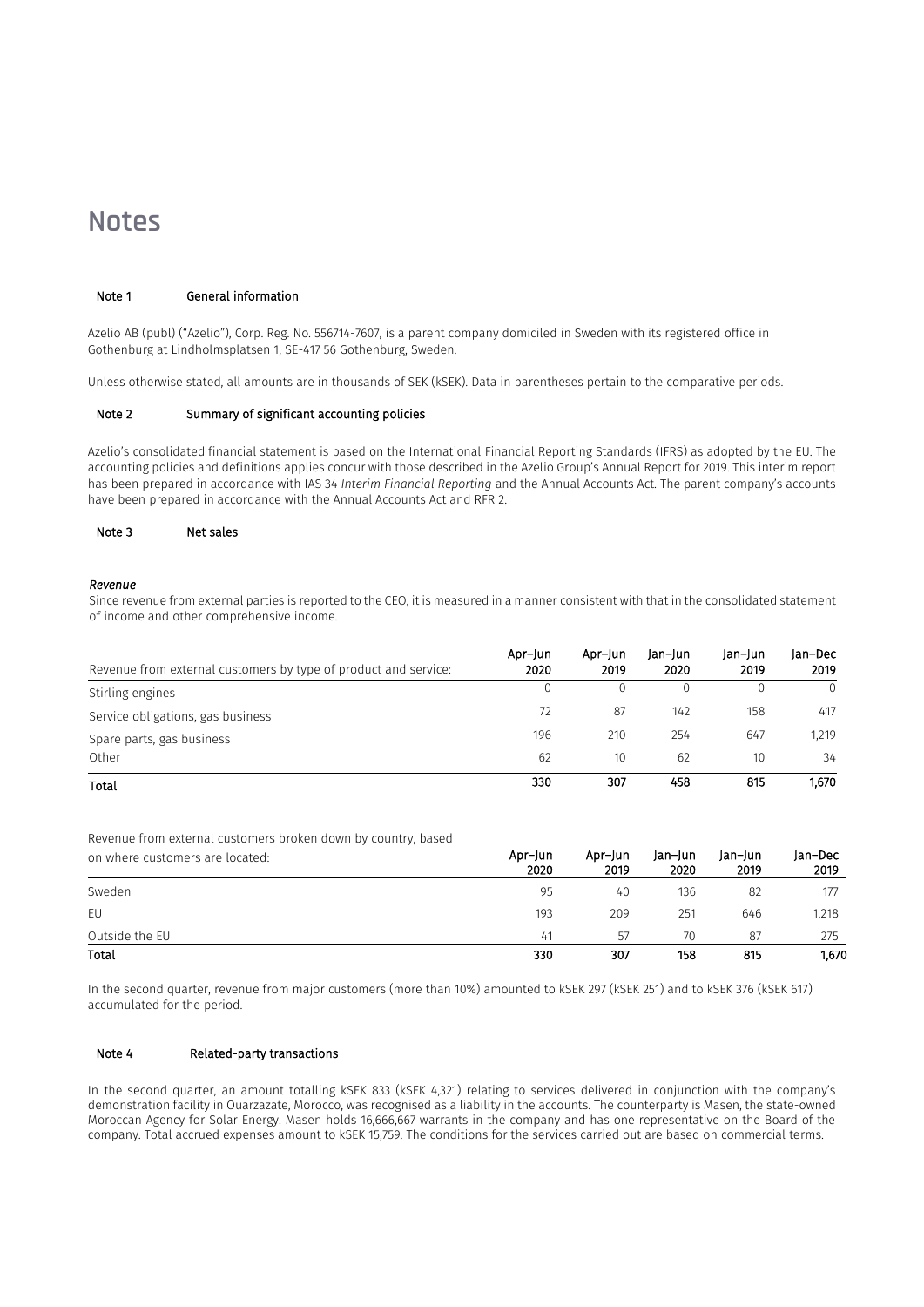#### Note 5 Earnings per share

l,

|                                                                                                                                                                           | Apr-Jun<br>2020 | Apr-Jun<br>2019 | Jan-Jun<br>2020 | Jan-Jun<br>2019 | Jan-Dec<br>2019 |
|---------------------------------------------------------------------------------------------------------------------------------------------------------------------------|-----------------|-----------------|-----------------|-----------------|-----------------|
| <b>SEK</b>                                                                                                                                                                |                 |                 |                 |                 |                 |
| Basic earnings per share                                                                                                                                                  | $-0.53$         | $-0.78$         | $-1.04$         | $-1.45$         | $-3.80$         |
| Measurements used in calculating earnings per share:                                                                                                                      |                 |                 |                 |                 |                 |
| Profit attributable to parent company shareholders used in<br>calculating basic and diluted earnings per share                                                            |                 |                 |                 |                 |                 |
| Profit attributable to parent company shareholders, KSEK                                                                                                                  | $-48.583$       | $-33,110$       | $-93,652$       | $-61,294$       | $-160.897$      |
| <b>Number</b>                                                                                                                                                             |                 |                 |                 |                 |                 |
| Weighted average number of ordinary shares used as the<br>denominator in calculating basic earnings per share<br>Weighted average number of ordinary shares and potential | 91,752,900      | 42,347,495      | 89,852,692      | 42,347,495      | 42,347,495      |
| ordinary shares used as the denominator in calculating diluted<br>earnings per share                                                                                      | 91,752,900      | 42,347,495      | 89,852,692      | 42,347,495      | 42,347,495      |
| Warrants                                                                                                                                                                  |                 |                 |                 |                 |                 |
| Adjustment for calculation of diluted earnings per share:                                                                                                                 | 0               | 0               | 0               | 0               | 0               |

Warrants have not had any dilutive effect since profit for the period is negative

#### Note 6 Events after the close of the interim period

Azelio and ALEC Energy signed a memorandum of understanding (MoU), which comprises a partnership to install 49 MW of Azelio's energy storage capacity by 2025. The project is focused on the Middle East and Africa, where Alec Energy intends to expand its offering as a project developer and system integrator of renewable energy projects. ALEC Energy is a department of ALEC Engineering and employs over 12,000 people.

Azelio will install a verification project in Abu Dhabi in Q3 2020 together with Masdar and Khalifa University to evaluate Azelio's energy storage technology. An agreement has now been signed with ALEC Energy to prepare and set up the Azelio project site in Masdar city in Abu Dhabi.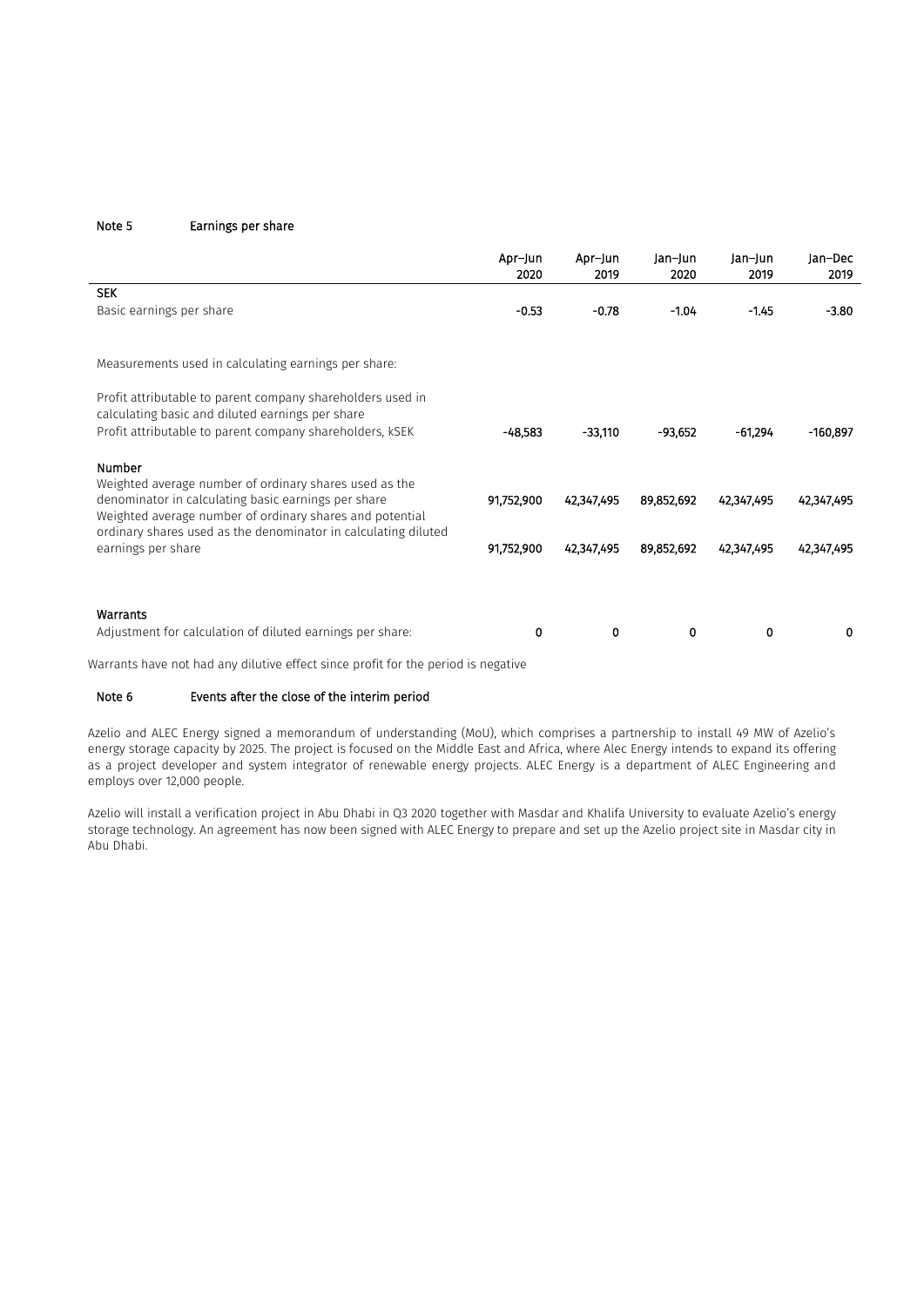# <span id="page-16-0"></span>**Assurance of the Board**

The Board of Directors and CEO give their assurance that this interim report provides a true and fair account of the group and the parent company's operations, financial position and earnings, and that it describes the material risks and uncertainties faced by the group and the parent company.

Gothenburg, 21 August 2020

Bo Dankis Chairman of the Board Mattias Bergman Board member

Hicham Bouzekri Board member

Sigrun Hjelmqvist Board member

Kent Janér Board member

Pär Nuder Board member

Bertil Villard Board member

 Jonas Eklind CEO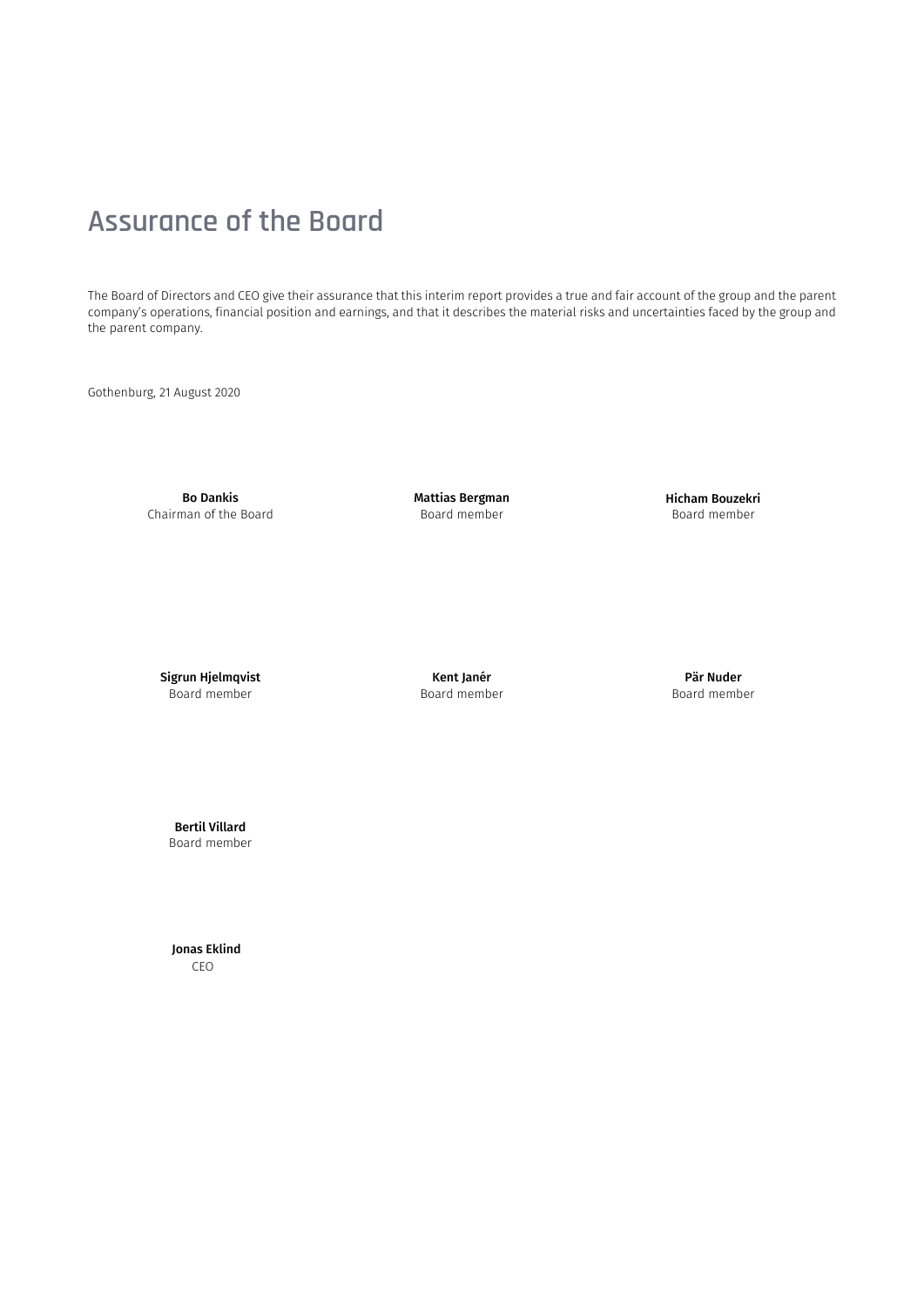

## **Financial calendar**

Interim report January – September 2020: 20 November 2020 Year-end report 2020: 26 February 2021 Annual Report 2020: 13 April 2021

# **Definitions**

#### Number of shares

Average number of shares, weighted average number of shares during a certain period. Number of shares per day / number of days during the period.

#### Equity

Equity at the close of the period.

#### Employee benefit expenses

Employee benefit expenses during the period include salaries, other remuneration and social security expenses.

#### Earnings per share

Profit/loss for the period, attributable to the parent company shareholders, divided by the average number of shares in the market.

#### Operating income

All income including own work capitalised.

#### Operating profit (EBIT) Profit/loss before financial items and tax.

Equity/assets ratio

Total equity / Total assets.